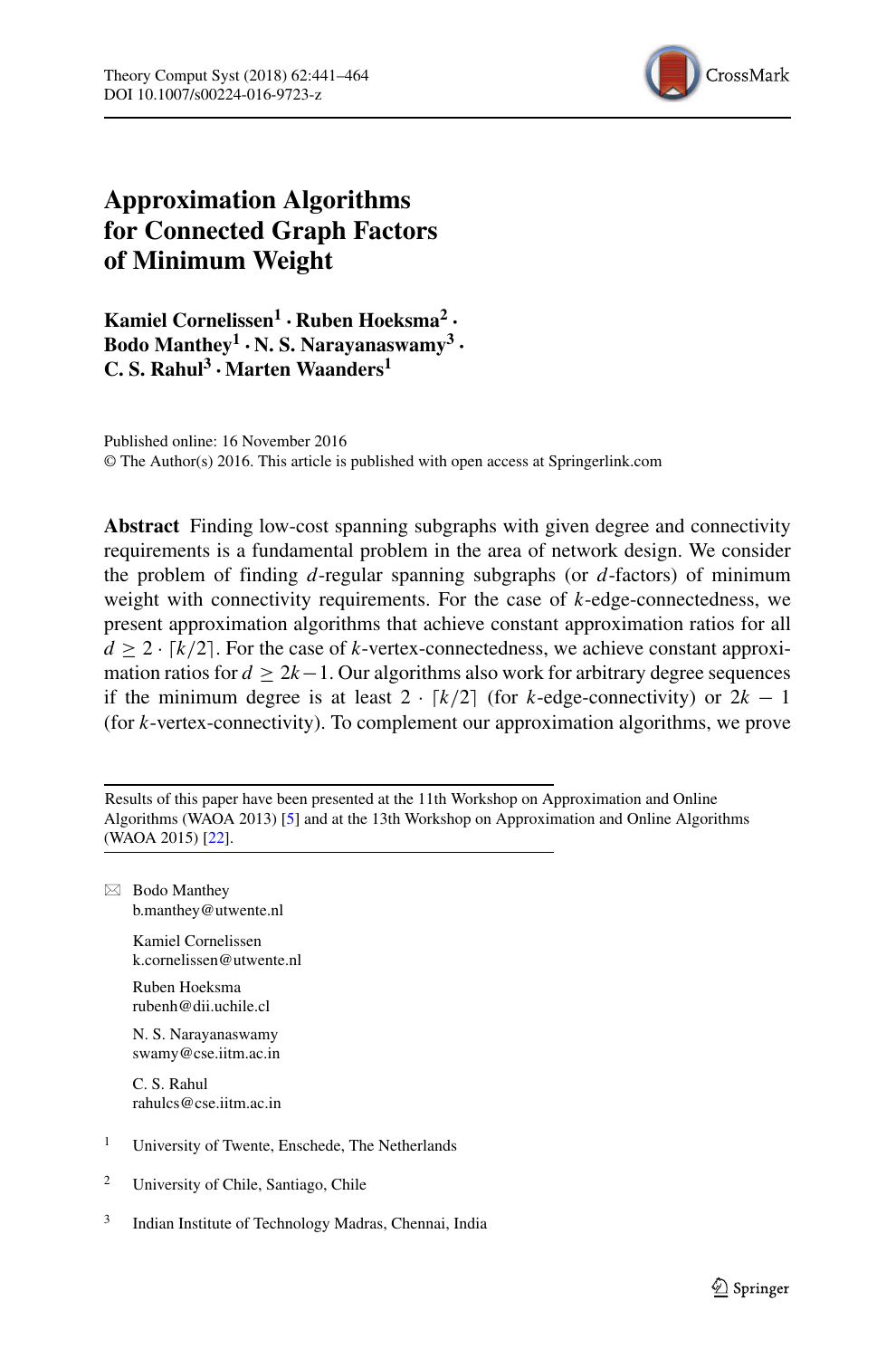that the problem with simple connectivity cannot be approximated better than the traveling salesman problem. In particular, the problem is APX-hard.

**Keywords** Graph factors · Edge-connectivity · Vertex-connectivity · Approximation algorithms

### **1 Introduction**

The traveling salesman problem (Min-TSP) is a basic combinatorial optimization problem: given a complete graph  $G = (V, E)$  with edge weights that satisfy the triangle inequality, the goal is to find a Hamiltonian cycle of minimum total weight. Phrased differently, we are looking for a subgraph of  $G$  of minimum weight that is 2-regular, connected, and spanning. While Min-TSP is NP-hard [\[11,](#page-22-1) ND22], omitting the requirement that the subgraph must be connected makes the problem polynomial-time solvable [\[21,](#page-23-1) [27\]](#page-23-2). In general, d-regular, spanning subgraphs (also called d-factors) of minimum weight can be found in polynomial time using Tutte's reduction [\[21,](#page-23-1) [27\]](#page-23-2) to the matching problem. Cheah and Corneil [\[2\]](#page-22-2) have shown that deciding whether a given graph  $G = (V, E)$  has a d-regular connected spanning subgraph is NP-complete for every  $d \geq 2$ , where  $d = 2$  is just the Hamiltonian cycle problem  $[11, GT37]$ . Thus, finding a connected d-factor of minimum weight is also NP-hard for all  $d$ .

The problem of finding connected  $d$ -factors of minimum weight is a fundamental problem in network design, where the usual setting is that there are connectivity and degree requirements. Then the goal is to find a cheap subgraph that meets the connectivity requirements and the degree bounds. Beyond simple connectedness, higher connectivity, such as  $k$ -vertex-connectivity or  $k$ -edge-connectivity, has been considered in order to increase the reliability of the network. Most variants of such problems are NP-hard. Because of this, finding good approximation algorithms for such network design problems has been the topic of a significant amount of research  $[1, 4, 4]$  $[1, 4, 4]$  $[1, 4, 4]$ [6](#page-22-5)[–10,](#page-22-6) [14,](#page-22-7) [16](#page-22-8)[–20\]](#page-23-3).

In this paper, we study the problem of finding low-cost spanning subgraphs with given degrees that meet connectivity requirements (they should be k-edge-connected or  $k$ -vertex-connected for a given  $k$ ). Violation of the degree constraint is not allowed.

#### **1.1 Problem Definitions and Preliminaries**

### *1.1.1 Graphs and Connectivity*

All graphs in this paper are undirected and simple. Let  $G = (V, E)$  be a graph. In the following,  $n = |V|$  is the number of vertices.

For a subset  $X \subseteq V$  of vertices, let  $\text{cut}_G(X)$  be the number of edges in G with one endpoint in X and the other endpoint in  $X = V \setminus X$ . For two disjoint sets  $X, Y \subseteq V$ of vertices, let  $cut_G(X, Y)$  be the number of edges in G with one endpoint in X and the other endpoint in  $Y$ .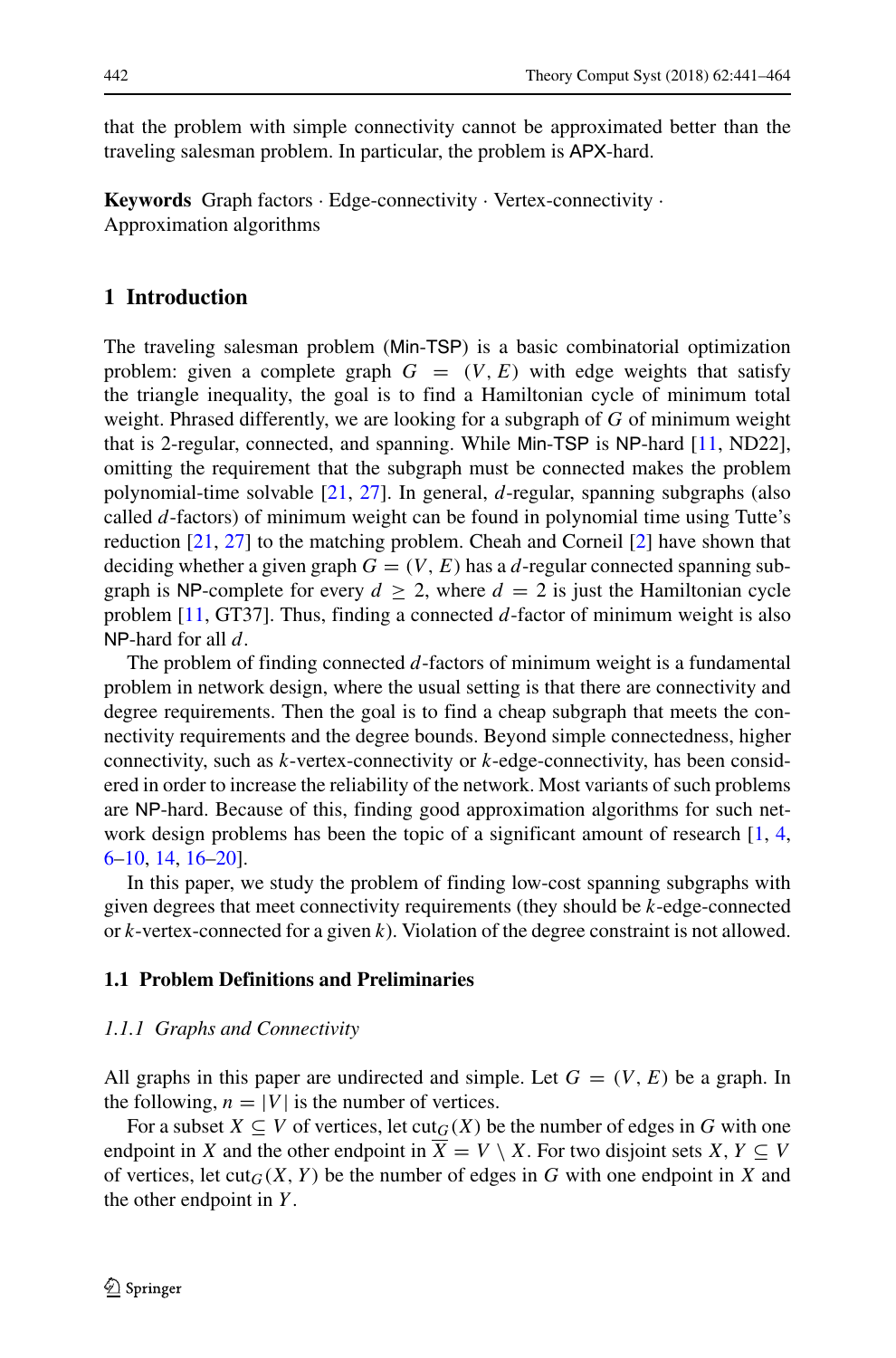Two vertices  $u, v \in V$  are *locally k-edge-connected in* G if there are at least k edge-disjoint paths from u to v in G. Equivalently, u and v are locally k-edgeconnected in G if  $\text{cut}_G(X) \geq k$  for all  $X \subseteq V$  with  $u \in X$  and  $v \notin X$ . Local k-edgeconnectedness is an equivalence relation as it is symmetric, reflexive, and transitive. A graph G is k*-edge-connected* if all pairs of vertices are locally k-edge-connected in G.

Let  $X \subseteq V$ . We call X a k-edge-connected component of G if the subgraph induced by X is k-edge-connected. We call X a *locally* k*-edge-connected component of* G if all  $u, v \in X$  are locally k-edge-connected in G. Note that every k-edgeconnected component of G is also a locally  $k$ -edge-connected component of  $G$ , but the reverse is not true.

A graph G is k-vertex-connected, if the graph induced by the vertices  $V \setminus K$  is connected for all sets  $K \subseteq V$  with  $|K| \leq k - 1$ . Equivalently, for any two nonadjacent vertices  $u, v \in V$ , there exist at least k vertex-disjoint paths connecting u and  $v$  in  $G$ .

We note that testing if two vertices are locally k-edge-connected, if a graph is k-edge-connected, or if a graph is k-vertex-connected can be done in polynomial time. For an overview of connectivity and algorithms for computing connectivity and connected components, we refer to two surveys [\[13,](#page-22-9) [15\]](#page-22-10).

For a vertex  $v \in V$ , let  $N_G(v) = N(v) = \{u \in V \mid \{u, v\} \in E\}$  be the neighbors of v in G. The graph G is d-regular if  $|N(v)| = d$  for all  $v \in V$ . A d-regular spanning subgraph of a graph is called a d*-factor*. Instead of using the same value d for all vertices, we also consider spanning subgraphs where the degree of each vertex  $v$  is required to be  $d<sub>v</sub>$  (Section [4\)](#page-19-0).

By abusing notation, we identify a set  $X \subseteq V$  of vertices with the subgraph induced by  $X$ . Similarly, if the set of vertices is clear from the context, we identify a set F of edges with the graph  $(V, F)$ .

#### <span id="page-2-0"></span>*1.1.2 Problem Definitions*

Let  $G = (V, E)$  be an undirected, complete graph with non-negative edge weights w. The edge weights are assumed to satisfy the triangle inequality, i.e.,  $w({u, v}) \leq$  $w({u, x}) + w({x, v})$  for all distinct  $u, v, x \in V$ . For some set  $F \subseteq E$  of edges, we denote by  $w(F) = \sum_{e \in F} w(e)$  the sum of its edge weights. The weight of a subgraph is the weight of its edge set.

The problems considered in this paper are the following: as input, we are given G and w as above. Then Min-dReg-kEdge denotes the problem of finding a k-edgeconnected d-factor of G of minimum weight. Similarly, Min- $d$ Reg-kVertex denotes the problem of finding a  $k$ -vertex-connected  $d$ -factor of  $G$  of minimum weight.

Some of these problems coincide:

- The two problems Min- $d$ Reg-1Edge and Min- $d$ Reg-1Vertex are identical for all d since 1-edge-connectedness and 1-vertex-connectedness are simply connectedness.
- For  $k \in \{1, 2\}$ , the problems Min-2Reg-kEdge and Min-2Reg-kVertex are identical to the traveling salesman problem (Min-TSP).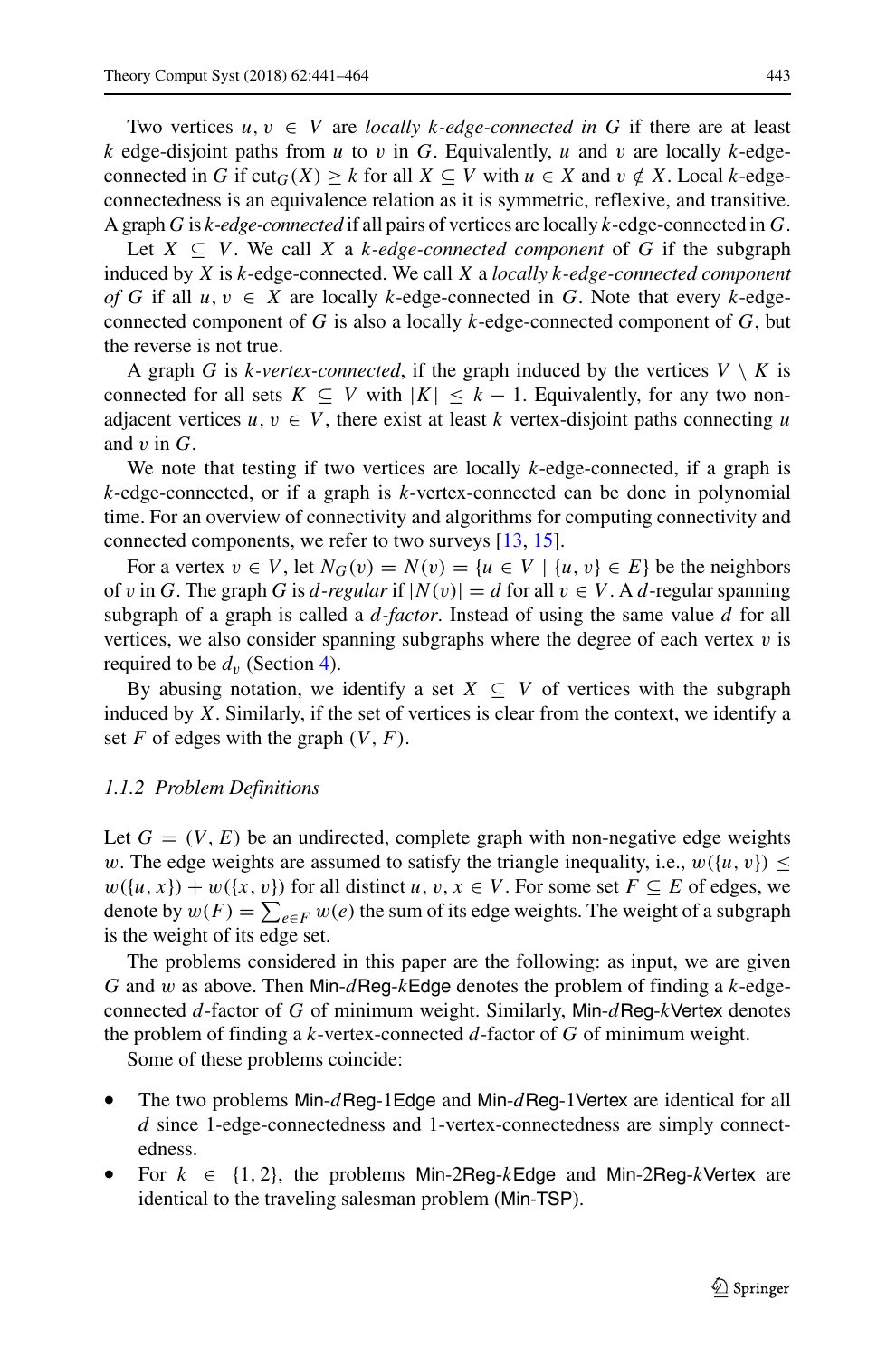- For even d and k, the problems Min-dReg- $(k 1)$ Edge and Min-dReg-kEdge are identical. For even d, every d-factor can be decomposed into  $d/2$  2-factors. Thus, the size of every cut is even. Therefore, every d-regular  $(k - 1)$ -edge-connected graph is automatically  $k$ -edge connected for even  $k$ .
- For  $k \in \{1, 2, 3\}$ , the two problems Min-3Reg-kEdge and Min-3Reg-kVertex are identical since edge- and vertex-connectivity are equal in cubic graphs [\[28,](#page-23-4) Theorem 4.1.11].

We also consider the generalizations of Min-dReg-kEdge and Min-dReg-kVertex to arbitrary degree sequences: for Min- $d$ Gen- $k$ Edge, we are given as additional input a degree requirement  $d_v \in \mathbb{N}$  for every vertex v. The parameter d is a lower bound for the degree requirements, i.e., we have  $d_v \geq d$  for all vertices v. The goal is to compute a  $k$ -edge-connected spanning subgraph in which every vertex  $v$  is adjacent to exactly  $d<sub>v</sub>$  vertices. Min-dGen-kVertex is analogously defined for k-vertex-connectivity. For the sake of readability, we restrict the presentation of our algorithms in Sections [2](#page-5-0) and [3](#page-8-0) to Min- $d$ Reg-kVertex and Min- $d$ Reg-kEdge, and we state the generalized results for Min- $d$ Gen-kVertex and Min- $d$ Gen-kEdge only in Section [4.](#page-19-0)

We use the following notation: Opt $E^k$  denotes a k-edge-connected subgraph of minimum weight. Opt $V^k$  denotes a k-vertex-connected subgraph of minimum weight. For both, no degree requirements have to be satisfied. Opt $F_d$  denotes a (not necessarily connected) d-factor of minimum weight. optEF<sub>d</sub> and OptVF<sub>d</sub> denote minimum-weight  $k$ -edge-connected and  $k$ -vertex-connected  $\ddot{d}$ -factors, respectively.

We have  $w(\text{OptF}_d) \leq w(\text{optEF}_d^k) \leq w(\text{OptVF}_d^k)$  since every k-vertex-connected graph is also k-edge-connected. Both  $w(\text{optEF}_d^k)$  and  $w(\text{OptVF}_d^k)$  are monotonically increasing in k. Furthermore,  $w(\text{OptE}^k) \leq w(\text{optE}^k)$  for every d and  $w(\text{OptV}^k) \leq$  $w(\text{OptVF}_{d}^{k})$  for every d.

We denote by MST a minimum-weight spanning tree of G.

### **1.2 Previous and Related Results**

Without the triangle inequality, the problem of computing minimum weight  $k$ -vertexconnected spanning subgraphs can be approximated within a factor of  $O(\log k)$  [\[3\]](#page-22-11), and the problem of computing minimum weight k-edge-connected spanning subgraphs can be approximated with in a factor of  $2 \lfloor 16 \rfloor$ . However, no approximation at all seems to be possible without the triangle inequality if we ask for specific degrees. This follows from the inapproximability of non-metric TSP [\[29,](#page-23-5) Section 2.4].

With the triangle inequality, we obtain the same factor of 2 for k-edge-connected subgraphs of minimum weight without degree requirements  $[16]$ . For k-vertexconnected spanning subgraphs of minimum weight without degree constraints, Kortsarz and Nutov [\[17,](#page-22-12) Theorem 4.2] gave a  $\left(2 + \frac{k-1}{n}\right)$ -approximation algorithm.

Min-kReg-kVertex and Min-kReg-kEdge admit constant factor approximations for all  $k \geq 1$  $k \geq 1$  [\[1\]](#page-22-3). We refer to Tables 1 and [2](#page-4-1) for an overview of results on k-vertexconnected and k-edge-connected d-factors.

Fukunaga and Nagamochi [\[8\]](#page-22-13) considered the problem of finding a minimumweight k-edge-connected spanning subgraph with given degree requirements. Different from the problem that we consider, they allow multiple edges between vertices.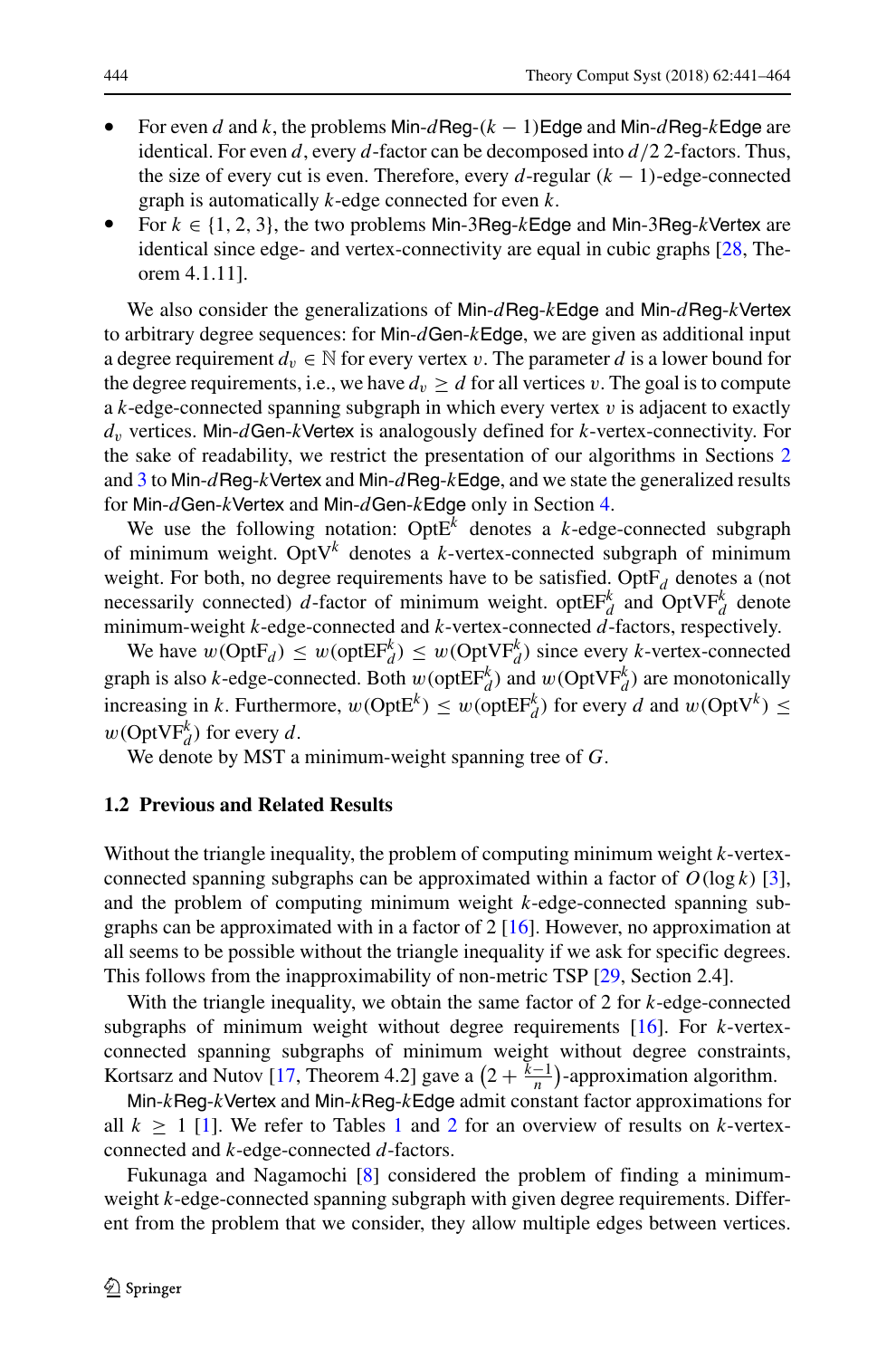| same as problem as Min-TSP $[29, Section 2.4]$ |
|------------------------------------------------|
| same as $Min-d$ Reg- $k$ Edge                  |
| same as $Min-d$ Req-1Edge                      |
|                                                |
|                                                |
|                                                |
|                                                |

<span id="page-4-0"></span>**Table 1** Overview of approximation ratios for Min-dReg-kVertex

This considerably simplifies the problem as one does not have to take care to avoid multiple edges when constructing the approximate solution. For this relaxed variant of the problem, they obtain approximation ratios of 2.5 for even k and  $2.5 + \frac{1.5}{k}$  for odd  $k$  if the minimum degree requirement is at least 2. We remark that, although an optimal solution with multiple edges cannot be heavier than an optimal solution without multiple edges, an approximation algorithm for the variant with multiple edges does not imply an approximation algorithm for the variant without multiple edges and vice versa.

In many cases of algorithms for network design with degree constraints, only bounds on the degrees are given or some violation of the degree requirements is allowed to simplify the problem. Fekete et al. [\[7\]](#page-22-14) devised an approximation algorithm for the bounded-degree spanning tree problem. Given lower and upper bounds for the degree of every vertex, spanning trees can be computed that violate every degree constraint by at most 1 and whose weight is no more than the weight of an optimal solution [\[26\]](#page-23-6). Often, network design problems are considered as bicriteria problems, where the goal is to simultaneously minimize the total costs and the violation of the degree requirements [\[9,](#page-22-15) [10,](#page-22-6) [18–](#page-23-7)[20\]](#page-23-3). In contrast, our goal is to meet the degree requirements exactly.

Recently  $[23]$ , Min-dReg-1Edge has been considered for the case that d grows with the number  $n$  of vertices. It turns out that the problem becomes simpler for large enough d, admitting a PTAS for  $d \ge n/c$  for any constant c.

| $\boldsymbol{k}$ | d               | ratio             | reference                                 |  |
|------------------|-----------------|-------------------|-------------------------------------------|--|
| $=2$             | $= 2$           | 1.5               | same problem as Min-TSP [29, Section 2.4] |  |
| $\geq 3$         | $= k$           | $2 + \frac{1}{k}$ | Chan et al. $[1]$                         |  |
| $=1$             | odd             | 3                 | Theorem 3.23                              |  |
| $\geq 2$         | $> k$ , even    | 2.5               | Theorem 3.23                              |  |
| $\geq 2$         | $> k + 1$ , odd | $4-\frac{3}{7}$   | Theorem 3.23                              |  |
|                  |                 |                   |                                           |  |

<span id="page-4-1"></span>Table 2 Overview of approximation ratios for Min-dReq-kEdge

Cases of odd k and even d are omitted as discussed in Section [1.1.2](#page-2-0)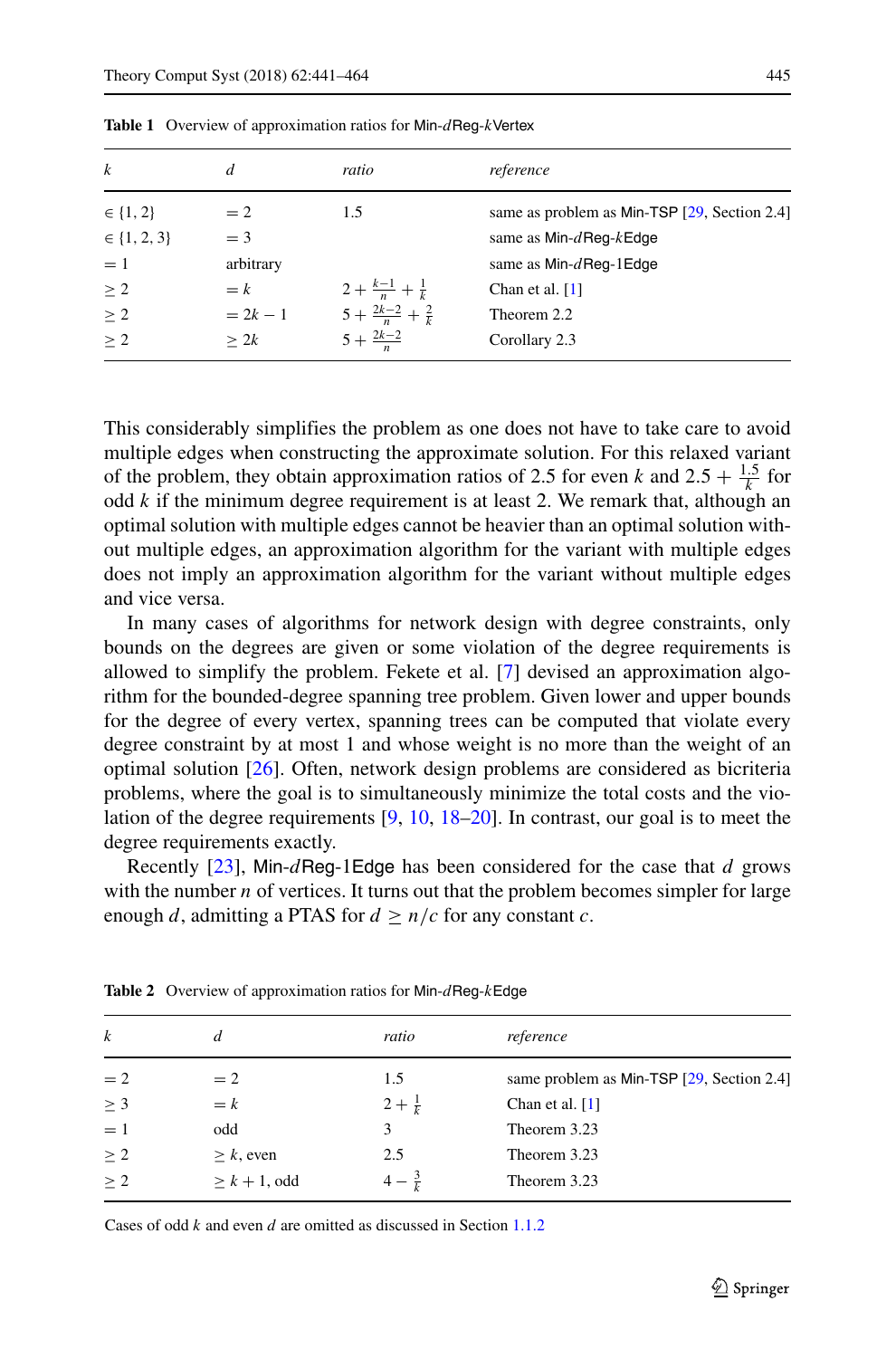#### **1.3 Our Contribution**

We devise polynomial-time approximation algorithms for Min-dReg-kVertex (Section [2\)](#page-5-0) and for Min-dReg-kEdge (Section [3\)](#page-8-0). Our algorithms can be generalized to arbitrary degree sequences, as long as the minimum degree requirement is at least  $2k - 1$  for vertex connectivity or at least  $2\lceil k/2 \rceil$  for edge connectivity (Section [4\)](#page-19-0).

Roughly, we obtain an approximation ratio of about 5 for Min- $d$ Reg-kVertex for  $d > 2k-1$ , an approximation ratio of roughly 4 for Min- $d$ Reg-kEdge for odd  $d > k+1$ 1 and a ratio of 2.5 for Min-dReg-kEdge for even  $d \geq k$ . The precise approximation ratios are summarized in Tables [1](#page-4-0) and [2.](#page-4-1)

As far as we are aware, there do not exist any approximation results for the problem of finding subgraphs with exact degree requirements. The only exception that we are aware of is the work by Fukunaga and Nagamochi [\[8\]](#page-22-13). However, they allow multiple edges in their solutions, which seems to make the problem simpler to approximate.

The high-level ideas of our algorithms are as follows. For vertex-connectivity, the idea is to compute a k-vertex-connected k-regular graph and a (possibly not connected)  $d$ -factor. We iteratively add edges from the  $k$ -vertex-connected graph to the  $d$ -factor while maintaining the degrees until we obtain a k-vertex-connected  $d$ -factor. This works for  $d > 2k - 1$  (Lemma 2.1).

For edge-connectivity, our initial idea was to iteratively increase the connectivity from  $k - 1$  to k by considering the k-edge-connected components of the current solution and adding edges carefully. However, this does not work as k-edge-connected components are not guaranteed to exist in  $(k-1)$ -edge-connected graphs. Instead, we introduce k-special components (Definition 3.2). By connecting the  $k$ -special components carefully, we can increase the edge-connectivity of the graph (Lemma 3.11). Every increase of the edge-connectivity costs at most a fraction  $O(1/k)$  of the weight of the optimal solution (Lemma 3.18), yielding constant factor approximations for all  $k$ .

Finally, we prove that Min- $d$ Reg-1Edge is APX-hard. We extend this result and the NP-hardness of finding connected  $d$ -factors to the case where  $d$  grows with the number  $n$  of vertices.

### <span id="page-5-0"></span>**2 Vertex Connectivity**

In this section, we consider Min-dReg-kVertex for  $d \geq 2k - 1$ . The basis of the algorithm (Algorithm 1) is the following: Assume that we have a  $k$ -vertex connected k-factor H and a d-factor F that lacks k-vertex-connectedness. Then we iteratively add edges from  $H$  to  $F$  to make  $F$  k-vertex-connected as well. More precisely, we try to add an edge  $e \in H \setminus F$  to increase the connectivity of F. To maintain that F is  $d$ -regular, we have to add another edge and remove two edges of  $F$ . If, in the course of this process, we never have to remove an edge of  $H$  from  $F$ , then the algorithm terminates with a k-vertex-connected d-regular graph.

In Algorithm 1, the initial d-factor  $OptF_d$  can be computed in polynomial time (line 1) by Tutte's reduction to the matching problem [\[21,](#page-23-1) [27\]](#page-23-2). Kortsarz and Nutov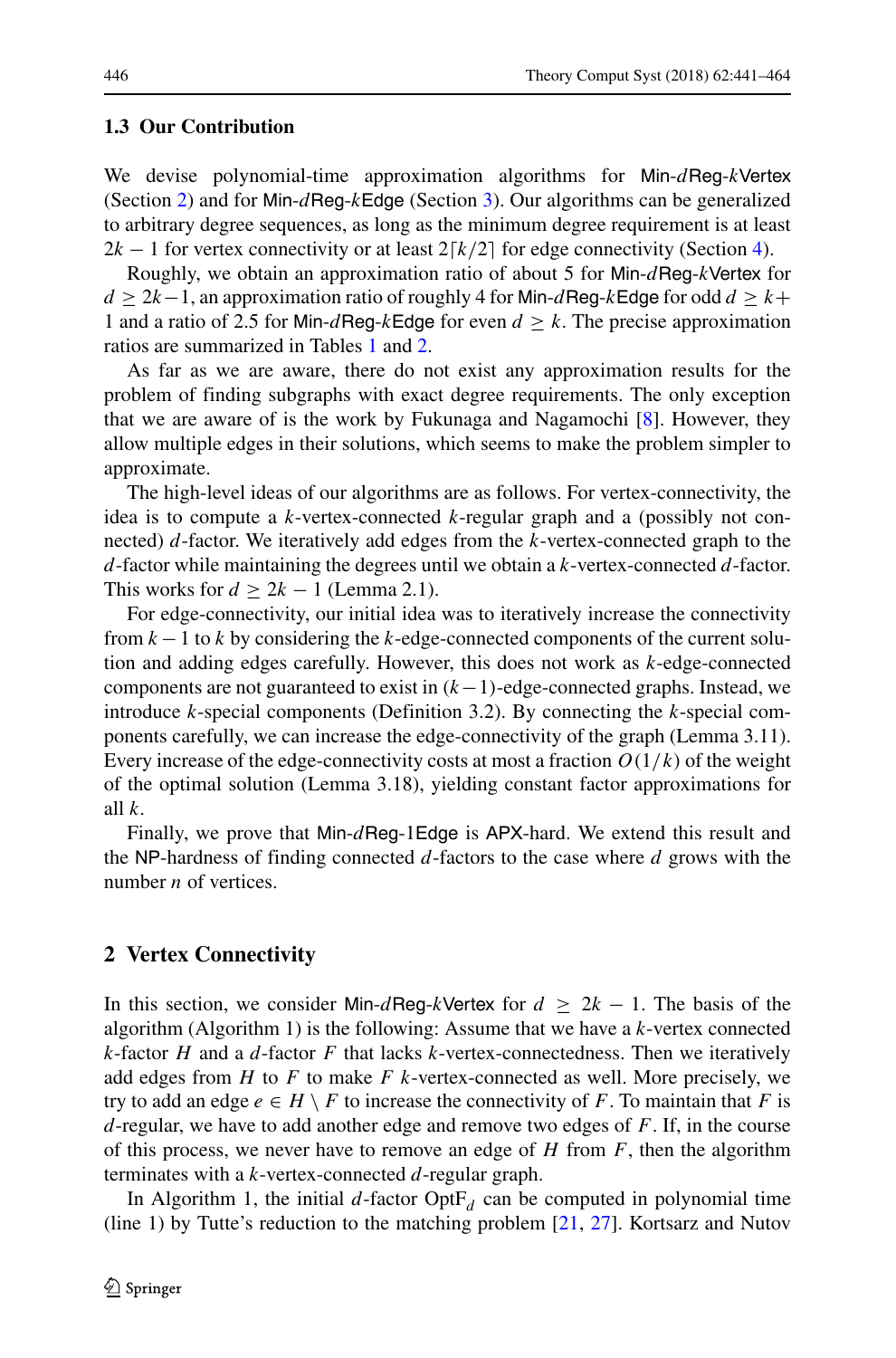showed that we can compute a  $k$ -vertex-connected spanning subgraph  $K$  whose total weight is at most a factor of  $2 + \frac{k-1}{n}$  larger than the weight of a k-vertexconnected graph of minimum weight (line 2). Chan et al. [\[1\]](#page-22-3) devised an algorithm that turns  $k$ -vertex-connected graphs  $K$  into  $k$ -regular  $k$ -vertex-connected graphs  $H$ at the expense of an additive  $w(\text{OptV}^k)/k$ .

| <b>Algorithm 1</b> $(5 + \frac{2k-2}{n} + \frac{2}{k})$ -approximation for Min-dReg-kVertex for $d \geq 2k-1$ |                                                                                                                   |  |  |  |
|---------------------------------------------------------------------------------------------------------------|-------------------------------------------------------------------------------------------------------------------|--|--|--|
|                                                                                                               | <b>input</b> : undirected complete graph $G = (V, E)$ , edge weights w, integers $k \geq 2$ ,                     |  |  |  |
|                                                                                                               | $d \geq 2k - 1$                                                                                                   |  |  |  |
|                                                                                                               | <b>output:</b> k-vertex-connected d-factor R of G                                                                 |  |  |  |
|                                                                                                               | $1 F \leftarrow OptF_d$                                                                                           |  |  |  |
|                                                                                                               | <b>2</b> approximate a k-vertex connected graph $K$ using the algorithm of Kortsarz and                           |  |  |  |
|                                                                                                               | Nutov [17, Theorem $4.2$ ]                                                                                        |  |  |  |
|                                                                                                               | <b>3</b> compute a k-vertex-connected k-factor H from K using the algorithm of Chan et al. [1]                    |  |  |  |
|                                                                                                               | 4 while $F$ is not k-vertex-connected do                                                                          |  |  |  |
| $5 -$                                                                                                         | select an edge $e = \{u_1, u_2\} \in H \setminus F$ such that $u_1$ and $u_2$ are not connected by k              |  |  |  |
|                                                                                                               | vertex-disjoint paths in $F$                                                                                      |  |  |  |
|                                                                                                               | 6   choose vertices $v_1, v_2$ with $\{u_1, v_1\}$ , $\{u_2, v_2\} \in F \setminus H$ and $\{v_1, v_2\} \notin F$ |  |  |  |
|                                                                                                               | 7   $F \leftarrow (F \setminus \{\{u_1, v_1\}, \{u_2, v_2\}\}) \cup \{\{u_1, u_2\}, \{v_1, v_2\}\}\$              |  |  |  |
| 8 end                                                                                                         |                                                                                                                   |  |  |  |
|                                                                                                               | $B \leftarrow F$                                                                                                  |  |  |  |

With this initialization, we iteratively add edges from  $H$  to  $F$  while maintaining d-regularity of F. This works as long as  $d$  is sufficiently large according to the following lemma. We parametrize the maximum degree of H by  $\ell$  in order to be able to get a slight improvement for larger d (Corollary 2.3).

**Lemma 2.1** Let  $k, \ell \geq 2$  and  $d \geq k + \ell - 1$ . Let  $G = (V, E)$  be an undirected *complete graph. Let* F *be a* d*-factor of* G *that is not* k*-vertex connected, and let* H *be a* k*-vertex connected subgraph of* G *that has a maximum degree of at most* ℓ*.*

*Then there exists an edge*  $e = \{u_1, u_2\} \in H \setminus F$  *and vertices*  $v_1, v_2 \in V$  *with*  $v_1 \neq v_2$  *with the following properties:* 

- 1. *The vertices*  $u_1$  *and*  $u_2$  *are not connected via k vertex-disjoint paths in*  $F$ *.*
- 2.  $\{u_1, v_1\}, \{u_2, v_2\} \in F \setminus H$ .
- 3.  $\{v_1, v_2\} \notin F$ .

*Proof* Since F is not k-vertex-connected, there exists a subset  $X \subseteq V$  of vertices with  $|X| \leq k - 1$  such that the subgraph  $G_F$  of F induced by  $V \setminus X$  is not connected. Since H is k-vertex-connected, the subgraph  $G_H$  of H induced by  $V \setminus X$  is connected. This means that there exists an edge  $e = \{u_1, u_2\}$  in  $\tilde{G}_H$  that connects two different components of  $\tilde{G}_F$ . In particular,  $e \in H \setminus F$  and  $u_1$  and  $u_2$  are not connected via k vertex-disjoint paths in F.

Let  $e_1^1, \ldots, e_d^1$  be the edges of F incident to  $u_1$ . Since H has a maximum degree of at most  $\ell$  and the edge  $e$  is incident to  $u_1$ , at most  $\ell - 1$  of these d edges are contained in H. Because of this and since  $d \geq k + \ell - 1$ , at least k of these edges are not contained in H. Let  $e_1^1, \ldots, e_k^1$  be k such edges.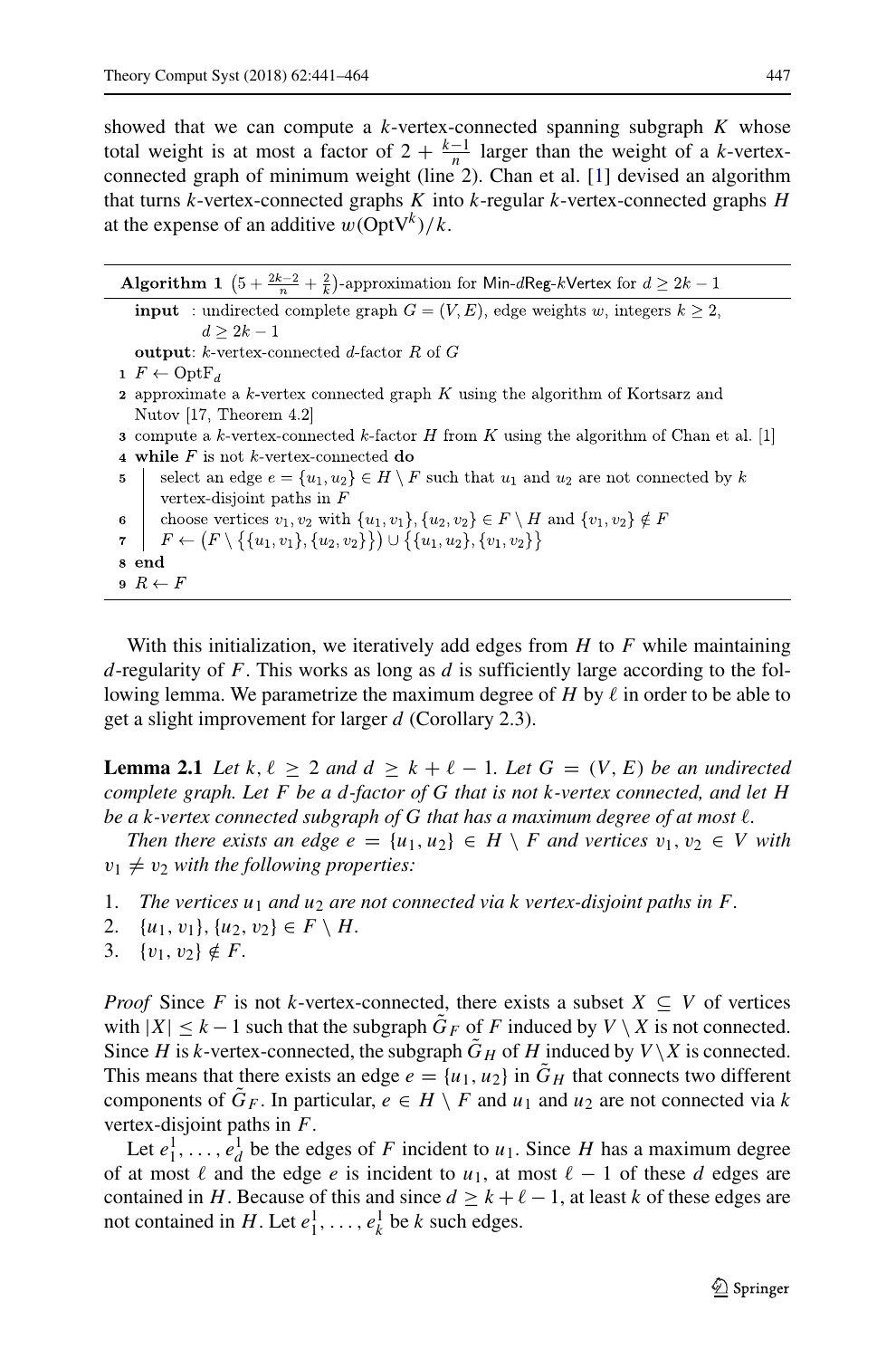$\Box$ 

In the same way, let  $e_1^2, \ldots, e_k^2$  be k edges of  $F \setminus H$  incident to  $u_2$ .

Let  $e_i^j = \{u_j, z_{j,i}\}\.$  We call  $z_{1,i}$  and  $z_{2,i'}$  connected if  $z_{1,i} = z_{2,i'}$  or if they are connected with an edge in F. If all endpoints  $z_{1,1},\ldots,z_{1,k}$  were connected to all endpoints  $z_{2,1},...,z_{2,k}$ , then this would give us k vertex-disjoint paths from  $u_1$  to  $u_2$ , contradicting the assumption of the lemma. Thus, there exist  $e_i^1 = \{u_1, z_{1,i}\}\$ and  $e_{i'}^2 = \{u_2, z_{2,i'}\}$  such that  $z_{1,i}$  and  $z_{2,i'}$  are not connected. We set  $v_1 = z_{1,i}$  and  $v_2 = z_{2,i'}$ . These vertices have the desired properties.  $\Box$ 

With this lemma, we can prove the main result of this section.

**Theorem 2.2** *For*  $k$ ,  $d \in \mathbb{N}$  *with*  $k \geq 2$  *and*  $d \geq 2k - 1$ , *Algorithm 1 is a polynomialtime approximation algorithm for* Min*-*dReg*-*kVertex *with an approximation ratio of*  $5 + \frac{2k-2}{n} + \frac{2}{k}$ .

*Proof* Because of Lemma 2.1 with  $\ell = k$ , we can always find vertices  $v_1$  and  $v_2$  as required in line 6, and such vertices can be found in polynomial time. Since no edge of H is ever removed from F and every iteration adds one or two edges of H to F, the while loop runs through at most  $|H|$  iterations. Thus, the overall running-time is bounded by a polynomial.

Let us analyze the approximation ratio. If we add an edge  $e \in H$  to F, then we add in fact  $e = \{u_1, u_2\}$  and  $e' = \{v_1, v_2\}$ . On the other hand, we remove  $\{u_1, v_1\}$  and  $\{u_2, v_2\}$  from F. By the triangle inequality,  $w(e') \leq w(e) + w(\{u_1, v_1\}) + w(\{u_2, v_2\}).$ Thus, if we add e and e', then the weight of F increases by at most  $2w(e)$ . Therefore, the total weight of R is bounded by  $w(R) \leq w(OptF_d) + 2w(H)$ .

We have  $w(\text{OptF}_d) \leq w(\text{OptVF}_d^k)$ . Furthermore, we have  $w(H) \leq w(K)$  +  $w(\text{OptV}^k)/k$  [\[1\]](#page-22-3). Moreover,  $w(K) \le (2 + \frac{k-1}{n}) \cdot w(\text{OptV}^k)$  [\[17\]](#page-22-12) and  $w(\text{OptV}^k) \le$  $w(\text{OptVF}_{d}^{k})$ . Thus,

$$
w(R) \le w(\text{OptF}_d) + 2w(H) \le w(\text{OptF}_d) + 2w(K) + \frac{2}{k} \cdot w(\text{OptV}^k)
$$
  
\n
$$
\le w(\text{OptVF}_d^k) + \left(4 + \frac{2k - 2}{n}\right) \cdot w(\text{OptV}^k) + \frac{2}{k} \cdot w(\text{OptV}^k)
$$
  
\n
$$
\le \left(5 + \frac{2k - 2}{n} + \frac{2}{k}\right) \cdot \text{OptVF}_d^k.
$$

Algorithm 1 also works for  $k = 1$ , but for this case, there already exist better approximation algorithms (see Table [1\)](#page-4-0).

With the slightly stronger assumption  $d \geq 2k$ , we can get a slightly better approximation ratio.

**Corollary 2.3** *For*  $k, d \in \mathbb{N}$  *with*  $k \geq 2$  *and*  $d \geq 2k$ *, there exists a polynomialtime approximation algorithm for* Min*-*dReg*-*kVertex *with an approximation ratio of*  $5 + \frac{2k-2}{n}$ .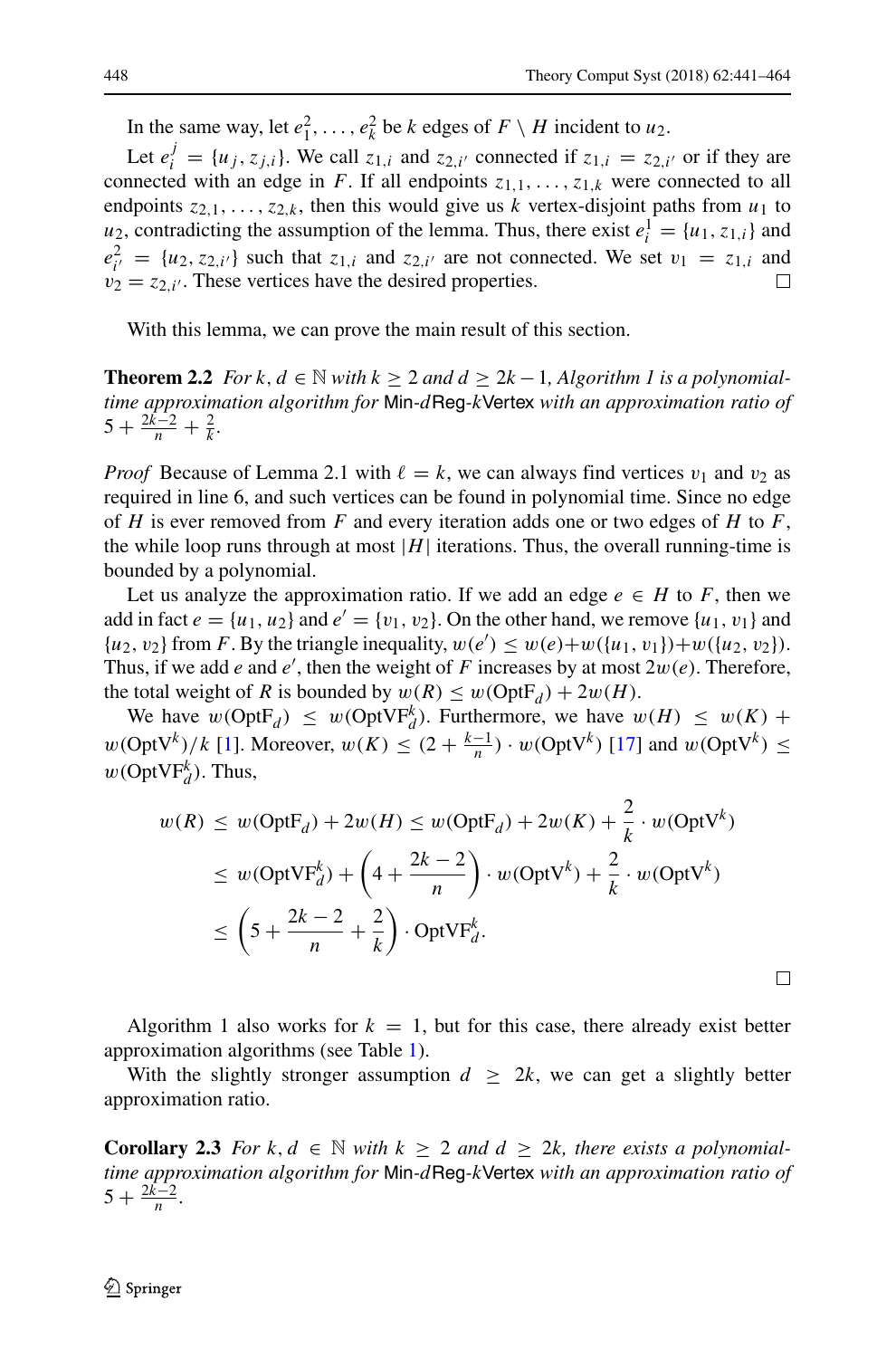*Proof* In line 3 of Algorithm 1, we compute a k-vertex-connected graph H of maximum degree  $k + 1$  instead of a k-regular k-vertex-connected graph. According to Chan et al. [\[1\]](#page-22-3), this can be done in polynomial time with  $w(H) \leq w(K)$ . Now we use Lemma 2.1 with  $\ell = k + 1$ .  $\Box$ 

# <span id="page-8-0"></span>**3 Edge-Connectivity**

In this section, we present an approximation algorithm for  $Min-dReg-kEdge$  for all combinations of d and k, provided that  $d \geq 2 \lceil k/2 \rceil$ . This means that the algorithm works for all  $d \geq k$  with the only exception being the case of odd  $d = k$ . It includes the case of simple connectivity, i.e., the case of  $k = 1$ .

The main idea of our algorithm is as follows: We start by computing a  $d$ -factor (without requiring any connectedness). Then we iteratively increase the connectivity as follows: First, we identify edges that we can safely remove without decreasing the connectivity. Second, we find edges that we can add in order to increase the connectivity while repairing the  $d$ -regularity that we have destroyed in the first step.

One might be tempted to use the  $k$ -edge-connected components of the  $d$ -factor in order to increase the edge-connectivity from  $k-1$  to k. This works for  $k = 1$  and  $k =$ 2. However, for larger  $k$ , the catch is that there need not be enough  $k$ -edge-connected components, and it is in fact possible to find  $(k-1)$ -edge-connected graphs that are dregular with  $d \geq k$  that do not contain any non-trivial k-edge-connected component. To circumvent this problem, we introduce the notion of  $k$ -special components, which have the desired properties.

### **3.1 Graph-Theoretic Preparation**

Different from the rest of the paper, the graph  $G = (V, E)$  is not necessarily complete in this section.

**Lemma 3.1** *Let*  $k \in \mathbb{N}$ *, and let*  $G = (V, E)$  *be a graph of minimum degree at least* k*. Let* X ⊆ V *be a non-empty subset of vertices. Then at least one of the following two properties hold:*

- $|X| \geq k + 1$ .
- $cut_G(X) \geq k$ .

*Proof* Let  $\ell = |X|$ . Every vertex in X can be adjacent to at most  $|X| - 1 = \ell - 1$  other vertices of X. Since G has a minimum degree of at least  $k$ , every vertex of X must have at least  $k - \ell + 1$  neighbors outside of X. This shows  $\text{cut}_G(X) \ge (k - \ell + 1) \cdot \ell$ . For  $\ell = 1$  and  $\ell = k$ , this last expression evaluates to k. Since it is a concave function of  $\ell$ , we have  $\text{cut}_G(X) \geq k$  for  $1 \leq \ell \leq k$ .  $\Box$ 

The following definition of  $k$ -special components is crucial for the whole Section [3.](#page-8-0) As far as we are aware, this definition has not appeared yet in the literature.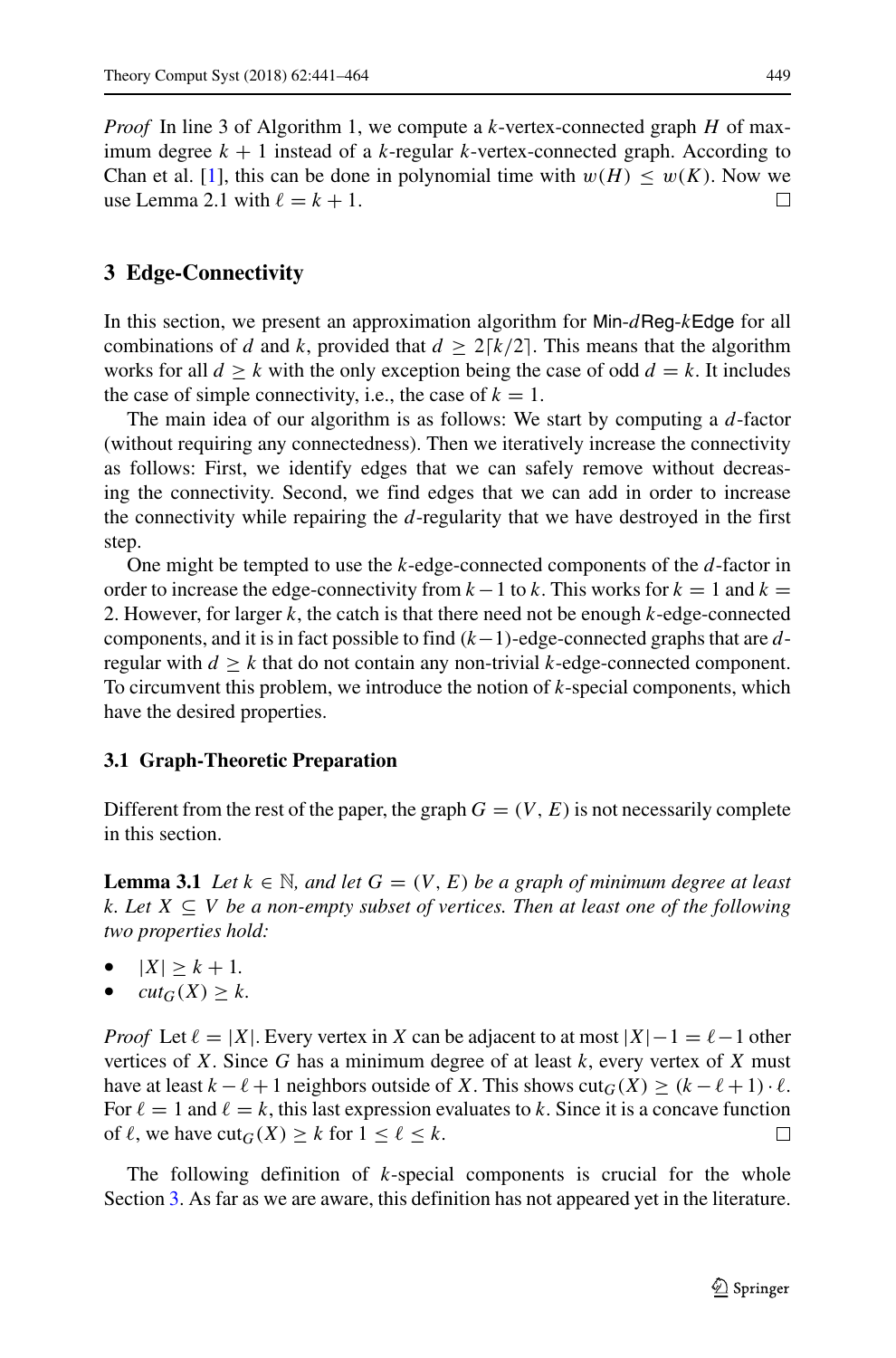**Definition 3.2** Let  $k \in \mathbb{N}$ , and let  $G = (V, E)$  be a graph. We call  $L ⊆ V$  a k-special *component in* G if  $\text{cut}_G(L) \leq k - 1$  and L is locally k-edge connected in G.

For  $k = 1$ , the k-special components are the connected components of G. For  $k = 2$ , the k-special components are the leaves of the following graph: we have a node for every 2-edge-connected component. Two nodes of this graph are connected if the corresponding 2-edge-connected components are connected via a single edge. This graph is a tree. The 2-special components of G correspond to the leaves of this tree.

Let us collect some facts about *k*-special components.

**Lemma 3.3** *Let* G *have a minimum degree of at least* k*, and let* L *be a* k*-special component in* G. Then  $|L| \geq k + 1$ .

*Proof* This follows immediately from Lemma 3.1 and Definition 3.2.  $\Box$ 

**Lemma 3.4** *Let* G *be a graph. If* L *is a* k*-special component, then* L *is a maximal locally k*-edge-connected component. If L and L' are *k*-special, then either  $L = L'$  $or L \cap L' = \emptyset.$ 

*Proof* If L were not maximal, then we would have  $\text{cut}_G(L) \geq k$ . If L and L' intersect but are not identical, then  $\text{cut}_G(L) \geq k$  or  $\text{cut}_G(L') \geq k$ . Hence, if L and L' intersect, then they must be identical.  $\Box$ 

The following lemma is crucial as it proves the existence of k-special components.

**Lemma 3.5** *Let*  $k \geq 1$ *. Let*  $G = (V, E)$  *be a*  $(k - 1)$ *-edge-connected graph. Then every non-empty vertex set* X - V *either contains a* k*-special component or satisfies*  $cut_G(X) \geq k$ .

*Proof* Assume to the contrary that there exists a set X with  $\text{cut}_G(X) \leq k - 1$  that does not contain a  $k$ -special component. We choose  $X$  minimal in the sense such that no non-empty proper subset  $Y \subsetneq X$  with  $\text{cut}_G(Y) \leq k - 1$  does not contain a k-special component.

Now consider any  $Y \subsetneq X$ . If Y contains a k-special component  $L \subseteq Y$ , then also X contains a k-special component. We can conclude that  $\text{cut}_G(Y) \geq k$  for all non-empty  $Y \subsetneq X$ .

If  $X$  itself is locally  $k$ -edge-connected, then  $X$  is a  $k$ -special component because  $\text{cut}_G(X) \leq k - 1$  by assumption. Thus, we can conclude that X is not locally k-edgeconnected. Hence, there exist vertices  $u, v \in X$  and a set  $U \subseteq V$  with  $u \in U$  and  $v \in V \setminus U = \overline{U}$  such that  $\text{cut}_G(U) \leq k - 1$ .

We know that  $X \cap U$ ,  $X \cap \overline{U} \neq \emptyset$ . Furthermore, not both  $\overline{X} \cap U$  and  $\overline{X} \cap \overline{U}$  can be empty, as  $X$  is a proper subset of  $V$ . We denote the number of edges between the four parts of the graph by  $k_1, \ldots, k_6$  according to Fig. [1.](#page-10-0)

We consider three cases. The first case is that  $X \cap U = \emptyset$ . We only have to deal with  $k_2$ ,  $k_3$ , and  $k_5$ . Among others, we have the constraint  $k_3 + k_5 \geq k$  since  $X \cap U$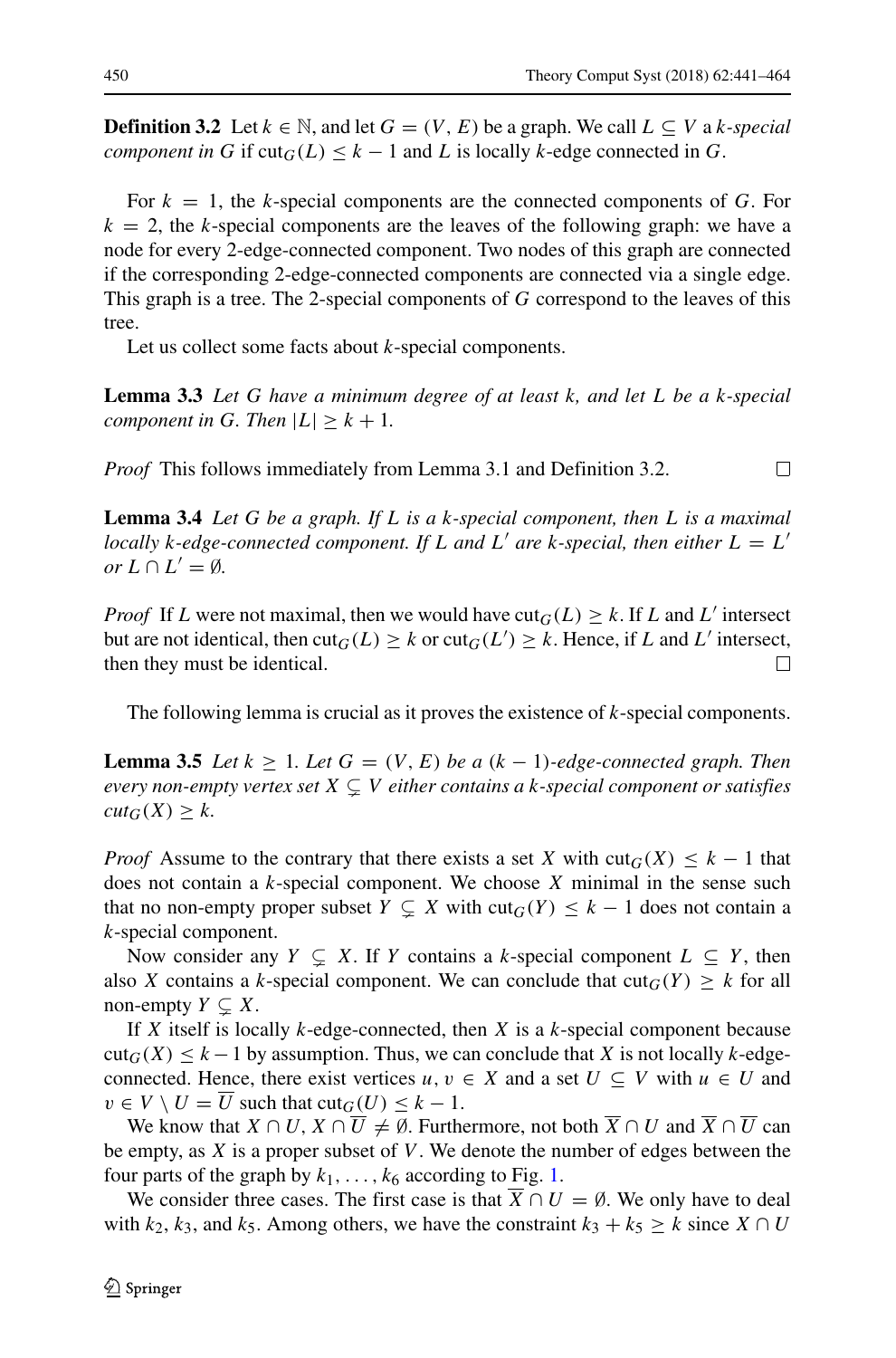<span id="page-10-0"></span>



is a proper subset of X, which implies  $\text{cut}_G(X \cap U) \geq k$ . And we have the constraint  $k_3+k_5 \leq k-1$  since cut $_G(U) \leq k-1$  and  $\overline{X} \cap U = \emptyset$ . These two cannot be satisfied simultaneously.

The second case is that  $\overline{X} \cap \overline{U} = \emptyset$ . In the same way as in Case 2, we have  $k_3 + k_6 \ge k$  and  $k_3 + k_6 \le k - 1$ , which cannot be satisfied simultaneously.

The last and general case is that both  $\overline{X} \cap U \neq \emptyset$  and  $\overline{X} \cap \overline{U} \neq \emptyset$ . Since  $X \cap U$ and  $X \cap U$  are proper subsets of X, we have  $\text{cut}_G(X \cap U)$ ,  $\text{cut}_G(X \cap \overline{U}) \geq k$ . This translates to  $k_1 + k_3 + k_5 \ge k$  and  $k_2 + k_3 + k_6 \ge k$ .

We have  $\text{cut}_G(X) \leq k - 1$ , which implies  $k_1 + k_2 + k_5 + k_6 \leq k - 1$ . And we have  $cut_G(U) \leq k - 1$ , we implies  $k_3 + k_4 + k_5 + k_6 \leq k - 1$ .

Finally, the graph G is  $(k - 1)$ -edge-connected. Thus, there are at least  $k - 1$  edgedisjoint paths from  $X \cap U$  to  $X \cap U$ . This translates to  $k_4 + k_5 + k_6 + \min(k_1, k_2, k_3) \ge$  $k - 1$ . The latter corresponds to three inequalities:  $k_i + k_4 + k_5 + k_6 \geq k - 1$  for  $i \in \{1, 2, 3\}.$ 

We have to show that there are no choices for  $k_1, \ldots, k_6$  that satisfy all inequalities simultaneously. We have

$$
k_3 + k_4 + k_5 + k_6 \ge k - 1
$$
 and  $k_3 + k_4 + k_5 + k_6 \le k - 1$ .

Thus,  $k_4 = k - 1 - k_3 - k_5 - k_6$ . We plug this into  $k_i + k_4 + k_5 + k_6 \geq k - 1$  for  $i = 1, 2$  and obtain  $k_3 \leq k_1$  and  $k_3 \leq k_2$ .

Adding  $k_1 + k_3 + k_5 \ge k$  and  $k_2 + k_3 + k_6 \ge k$  yields

$$
k_1 + k_2 + 2k_3 + k_5 + k_6 \geq 2k.
$$

We have  $k_1 + k_2 + k_5 + k_6 \leq k - 1$ . Multiplying this with 2 and combining it with  $k_3 \leq k_1$  and  $k_3 \leq k_2$  yields

$$
k_1 + k_2 + 2k_3 + 2k_5 + 2k_6 \le 2k - 2.
$$

By the non-negativity of  $k_5$  and  $k_6$ , we thus must have

$$
k_1 + k_2 + 2k_3 + k_5 + k_6 \le 2k - 2,
$$

which cannot be satisfied simultaneously with the inequality  $k_1+k_2+2k_3+k_5+k_6 \ge$ 2k derived above.  $\Box$ 

The purpose of the next few lemmas is to show that we can always remove an edge from a k-special component without decreasing the connectedness of the whole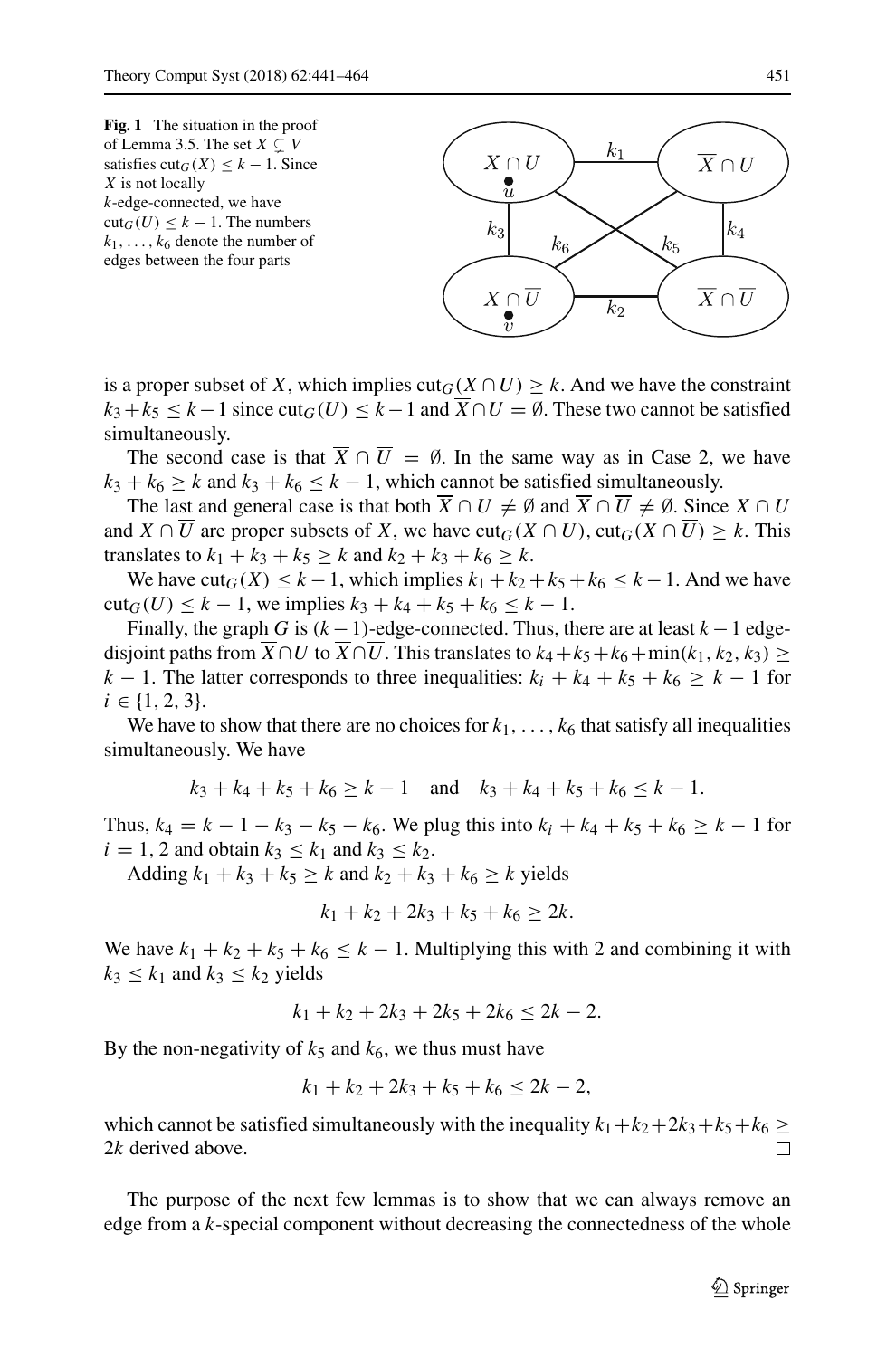graph. In the following, let  $m = \lfloor k/2 \rfloor + 1$ . It turns out that the graph induced by a k-special component contains a locally m-edge-connected component (Lemma 3.7). The next lemma is useful for this.

**Lemma 3.6** *Let*  $k \geq 1$ *, let*  $G = (V, E)$  *be a*  $(k - 1)$ *-edge-connected graph, and let*  $L ⊆ V$  *be a k-special component of* G. Then L is  $(\lfloor k/2 \rfloor + 1)$ -edge-connected.

*Proof* Consider  $u, v \in L$ . As u is locally k-edge-connected to v, there are at least k edge-disjoint paths from u to v. Since L is k-special, we have  $\text{cut}_G(L) \leq k - 1$ . Thus, at most  $\lfloor \frac{k-1}{2} \rfloor$  of these edge-disjoint paths can leave L. Hence, there are at least  $k - \lfloor \frac{k-1}{2} \rfloor = \lfloor k/2 \rfloor + 1$  paths running solely through vertices in L.  $\Box$ 

**Lemma 3.7** *Let*  $k \geq 1$ *, and let*  $m = \lfloor k/2 \rfloor + 1$ *. Let*  $G = (V, E)$  *be a*  $(k - 1)$ *edge-connected graph of minimum degree at least* 2⌈k/2⌉*, and let* L *be a* k*-special component of* G. Then there exists an  $X \subseteq L$  such that X is a locally m-edge*connected component in L* and  $|X| \geq k + 1$ .

*Proof* For even k, Lemma 3.6 implies that we can choose  $X = L$ . We have  $|X| \ge$  $k + 1$  by Lemma 3.3.

For  $k = 1$ , we have  $m = 2$ , and G has a minimum degree of 2. The k-special components are just the connected components of G. Every connected component in a graph of minimum degree 2 contains a 2-edge-connected component, which satisfies  $|X| \geq 2$ .

Now let  $k \geq 3$  be odd. The minimum degree in this case is  $2[k/2] = k + 1$ . By Lemma 3.6, we know that L is  $(m - 1)$ -edge-connected. If L is also m-edgeconnected, then we can choose  $X = L$ . We have  $|X| \ge k + 1$  by Lemma 3.3.

Otherwise, there exists a set  $Y \subseteq L$  with  $\text{cut}_L(Y) \leq m - 1$ . Lemma 3.5 implies the existence of an *m*-special component  $X \subseteq Y$  of L. This implies that X is locally m-edge-connected in L. To finish the proof, we have to show that  $\ell = |X| \geq k + 1$ . We have  $\text{cut}_L(X) \leq m - 1$  since X is m-special within L.

There are at most  $\binom{\ell}{2}$  $\binom{k}{2}$  edges within X. Since cut<sub>G</sub>(*L*) ≤ *k* − 1, the number of edges that connect X to  $L \setminus X$  is at least

$$
g(\ell) = (k+1) \cdot \ell - 2 \cdot \binom{\ell}{2} - (k-1) = -\ell^2 + (k+2) \cdot \ell - k + 1.
$$

This number can be at most  $m - 1 \le k$  since X is m-special within L. For  $\ell = 2$ , we obtain  $-4+2k+4-k+1 = k+1$ . For  $\ell = k$ , we obtain  $-k^2+k^2+2k-k+1 = k+1$ . Since g is a concave function of  $\ell$ , we have  $g(\ell) \geq k + 1$  for  $2 \leq \ell \leq k$ . We have to rule out  $\ell = 1$  to show that  $\ell = |X| \geq k + 1$ , which finishes the proof.

Assume that  $|X| = 1$ , and let  $X = \{x\}$ . The situation is depicted in Fig. [2,](#page-12-0) where a denotes the number of edges between X and  $V \setminus L$ , b denotes the number of edges between  $L \setminus X$  and  $V \setminus L$ , and c denotes the number of edges between X and  $L \setminus X$ .

We have  $\text{cut}_G(L) = a + b \leq k - 1$  since L is a k-special component in G. We have cut<sub>L</sub>(X) = c le m − 1 since X is an m-special component in L. We have  $\text{cut}_G(X) = a + c \ge k + 1$  because x has a degree of at least  $k + 1$ . The first two inequalities imply  $a + b + c \leq k + m - 2$ . From this and the third one, we obtain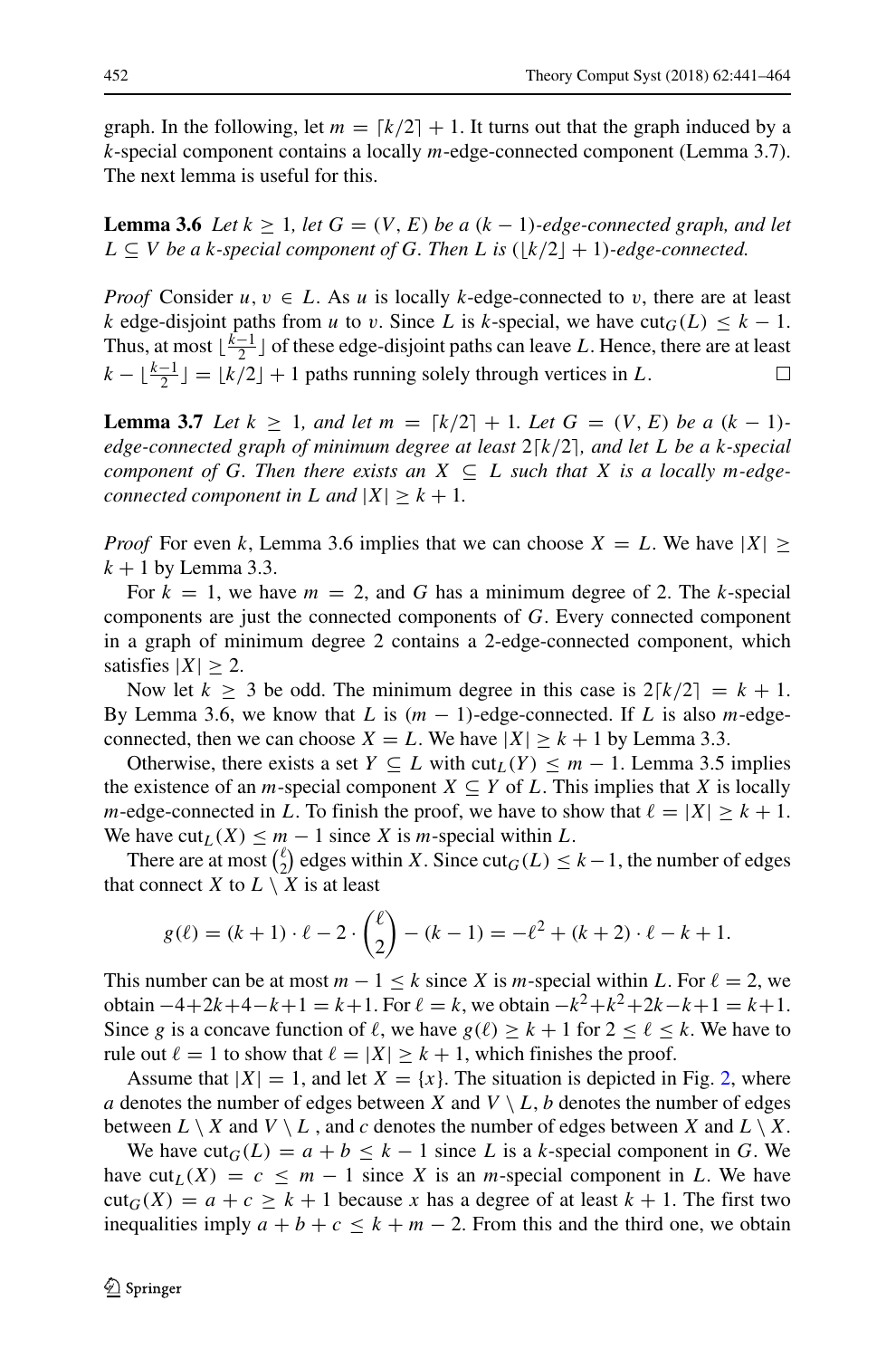<span id="page-12-0"></span>**Fig. 2** The situation in the proof of Lemma 3.7. We have  $X = \{x\}$ . The numbers (**a**), (**b**), and (**c**) denote the number of edges between X and  $V \setminus L$ ,  $L \setminus X$  and  $V \setminus L$ , and  $L \setminus X$  and X



 $b \le m-3$ . Choose any  $v \in L \setminus X$ . Since L is a k-special component in G, we have at least k edge-disjoint paths from x to v in G. At most  $c \leq m - 1$  of these paths can run solely through L. Thus,  $b \ge k - c \ge k - m + 1$ . Together with the previously derived  $b \le m-3$ , we obtain  $k-m+1 \le m-3$ . This is equivalent to  $k+4 \le 2m$ , which does not hold since  $m = \lceil k/2 \rceil + 1 = \frac{k+3}{2}$ . We can conclude that  $|X| = 1$  is impossible.  $\Box$ 

Given Lemma 3.7, the next lemma follows. The edges  $\{u_i, v_i\}$  mentioned in this lemma are the edges that we can safely remove. The resulting graph will remain  $(k-1)$ -edge-connected (Lemma 3.10). The vertices  $u_i$  and  $v_i$  in the next lemma will be chosen from  $X_i \subseteq L_i$ , where  $X_i$  is a locally *m*-edge-connected component in  $L_i$ as in Lemma 3.7.

**Lemma 3.8** *Let*  $k \geq 1$ *, and let*  $m = \lfloor k/2 \rfloor + 1$ *. Let*  $G = (V, E)$  *be a*  $(k - 1)$ *-edgeconnected graph of minimum degree at least* 2⌈k/2⌉*. Let* L1,...,L<sup>s</sup> *be the* k*-special components of G. Then there exist vertices*  $u_i$ ,  $v_i \in L_i$  *for all*  $i \in \{1, \ldots, s\}$  *such that the following properties are met:*

- {ui, vi} ∈ E *for all* i*.*
- ${u_i, v_j} \notin E$  *for all*  $i \neq j$ *.*
- *There exist at least m edge-disjoint paths from*  $u_i$  *to*  $v_i$  *in the graph induced by* Li *for every* i*.*

*Proof* Consider any  $i \in \{1, \ldots, s\}$ . According to Lemma 3.7, there exists a locally *m*-edge-connected set  $X_i \subseteq L_i$  with  $|X_i| \geq k+1$ . Since  $|X_i| \geq k+1$  and  $\text{cut}_G(L_i) \leq$  $k-1$  (because  $L_i$  is k-special), there must be a vertex  $u_i \in X_i$  with  $N(u_i) \subseteq L_i$ .

We choose  $v_i$  to be another vertex in the locally *m*-edge-connected component  $X_i$  contained in  $L_i$  such that  $\{u_i, v_i\} \in E$ . If such a  $v_i$  exists, then there are m edge-disjoint paths from  $u_i$  to  $v_i$  in  $L_i$  since  $u_i, v_i \in X_i$  and  $X_i$  is locally m-edgeconnected in  $L_i$ .

Such vertices  $v_i$  exist because of the construction of the sets  $X_i$  in Lemma 3.7: Either  $X_i = L_i$ . Then this follows since  $N(u_i) \subseteq L_i = X_i$ . Or  $X_i \subsetneq L_i$ . In this case, we have  $\text{cut}_{L_i}(X_i) \leq m - 1 = \lceil k/2 \rceil$  since  $X_i$  is an *m*-special component in  $L_i$ . Since  $u_i$  has at least  $2[k/2]$  neighbors, all of which are in  $L_i$ , at least one  $v_i \in X_i$ that is adjacent to  $u_i$  must exist.  $\Box$ 

**Lemma 3.9** *Let*  $G = (V, E)$  *be a*  $(k - 1)$ *-edge-connected graph of minimum degree* at least  $2\lceil k/2 \rceil$  with k-special components  $L_1, \ldots, L_s$ . Let  $u_1, \ldots, u_s$  and  $v_1, \ldots, v_s$ *be chosen as in Lemma 3.8. Let*  $Q = \{ \{u_i, v_i\} \mid 1 \le i \le s \}.$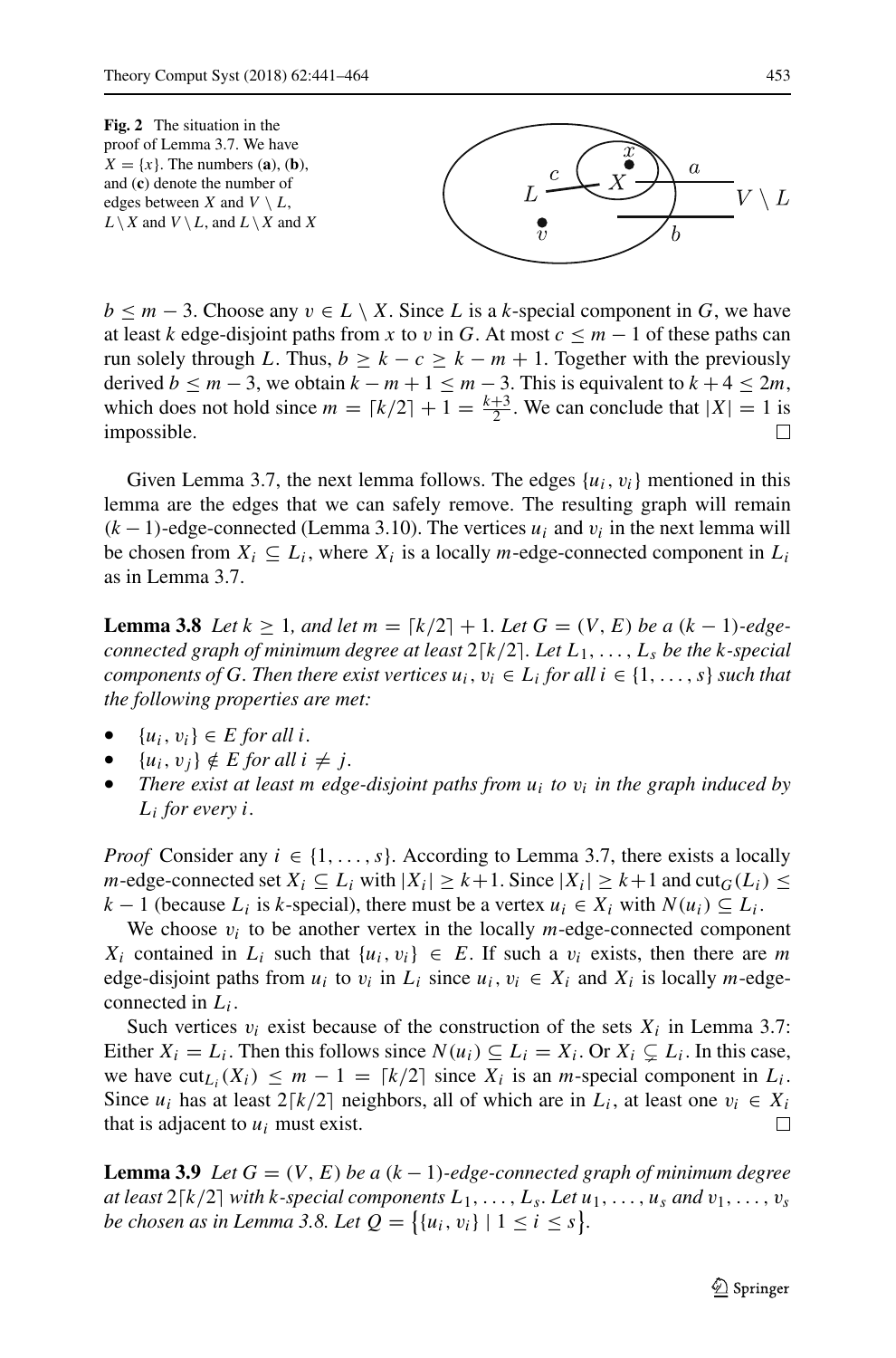*For all* i *and* j *with*  $i \neq j$ , *there does not exist a set*  $C \subseteq E$  *with*  $|C| \leq k - 1$  *such* that  $u_i$  is disconnected from  $v_i$  and  $u_j$  is disconnected from  $v_j$  in  $G-Q-C$ .

*Proof* Within  $L_i$ , there are *m* edge-disjoint paths from  $u_i$  to  $v_i$  by Lemma 3.8. After removing Q from G, there remain at least  $m - 1 = \lfloor k/2 \rfloor$  edge-disjoint paths within  $L_i$ .

The same holds for  $L_j$  with  $u_j$  and  $v_j$ . Thus, any set C of edges that simultaneously disconnects  $u_i$  from  $v_i$  and  $u_j$  from  $v_j$  must satisfy  $|C| \geq 2 \cdot \lceil k/2 \rceil \geq$ k.  $\Box$ 

**Lemma 3.10** *Let*  $G = (V, E)$  *be a*  $(k - 1)$ *-edge-connected graph of minimum degree at least* 2⌈k/2⌉ *with* k*-special components* L1,...,L<sup>s</sup> *, and let* u1,...,u<sup>s</sup> *and*  $v_1, \ldots, v_s$  *be chosen as in Lemma 3.8. Let*  $Q = \{ \{u_i, v_i\} \mid 1 \le i \le s \}$ *. Then*  $G - Q$  $is (k-1)$ -edge-connected.

*Proof* We have to show that  $cut_{G-Q}(X) \geq k-1$  for all non-empty  $X \subsetneq V$ . To do this, we distinguish two cases: In the first case, for every i, either  $u_i, v_i \in X$  or  $u_i, v_i \notin X$ . In this case, cut $_{G-O}(X) = \text{cut}_G(X) \geq k-1$  since no edges between X and  $V \setminus X$  are removed.

In the second case, there exists an i such that  $|\{u_i, v_i\} \cap X| = 1$ . If there are two or more *i* with this property, then cut<sub>G−Q</sub>(X)  $\geq$  k – 1 follows from Lemma 3.9.

Now assume that there is only a single i with  $|\{u_i, v_i\} \cap X| = 1$ . Without loss of generality, we assume that  $u_i \in X$  and  $v_i \notin X$ . Since  $u_i$  and  $v_i$  are locally k-edgeconnected in G, we have  $\text{cut}_G(X) \geq k$ . Only the edge  $\{u_i, v_i\}$  is removed from this cut, thus cut $_{G-O}(X) \geq k-1$ .  $\Box$ 

By removing the edges  $\{u_i, v_i\} \in \mathcal{Q}$  and adding the edges  $\{u_i, v_{i+1}\} \in \mathcal{S}$ , we construct a k-edge-connected graph from the  $(k - 1)$ -edge-connected graph G according to the following lemma.

**Lemma 3.11** *Let*  $G = (V, E)$  *be a*  $(k - 1)$ *-edge-connected graph of minimum degree at least* 2⌈k/2⌉ *with* k*-special components* L1,...,L<sup>s</sup> *, and let* u1,...,u<sup>s</sup> *and*  $v_1, \ldots, v_s$  *be chosen as in Lemma 3.8. Let*  $Q = \{u_i, v_i\} \mid 1 \leq i \leq s\}$ , and let  $S = \{ \{u_i, v_{i+1}\} \mid 1 \leq i \leq s \}$ , where arithmetic is modulo s. *Then the graph*  $\ddot{G} = G - Q + S$  *is k-edge-connected.* 

*Proof* We prove the lemma by a series of claims. In the following, arithmetic is modulo s.

**Claim 3.12** *For every i*, *the vertices*  $u_i$  *and*  $v_{i+1}$  *are locally k*-edge-connected in G. *Proof* The graph  $G-Q$  is  $(k-1)$ -edge-connected and S contains the edge  $\{u_i, v_{i+1}\}.$  $\Box$ 

**Claim 3.13** *For all i and j*, *the vertices*  $u_i$  *and*  $u_j$  *are locally k*-*edge-connected in G*.

*Proof* Without loss of generality, we assume  $i < j$ .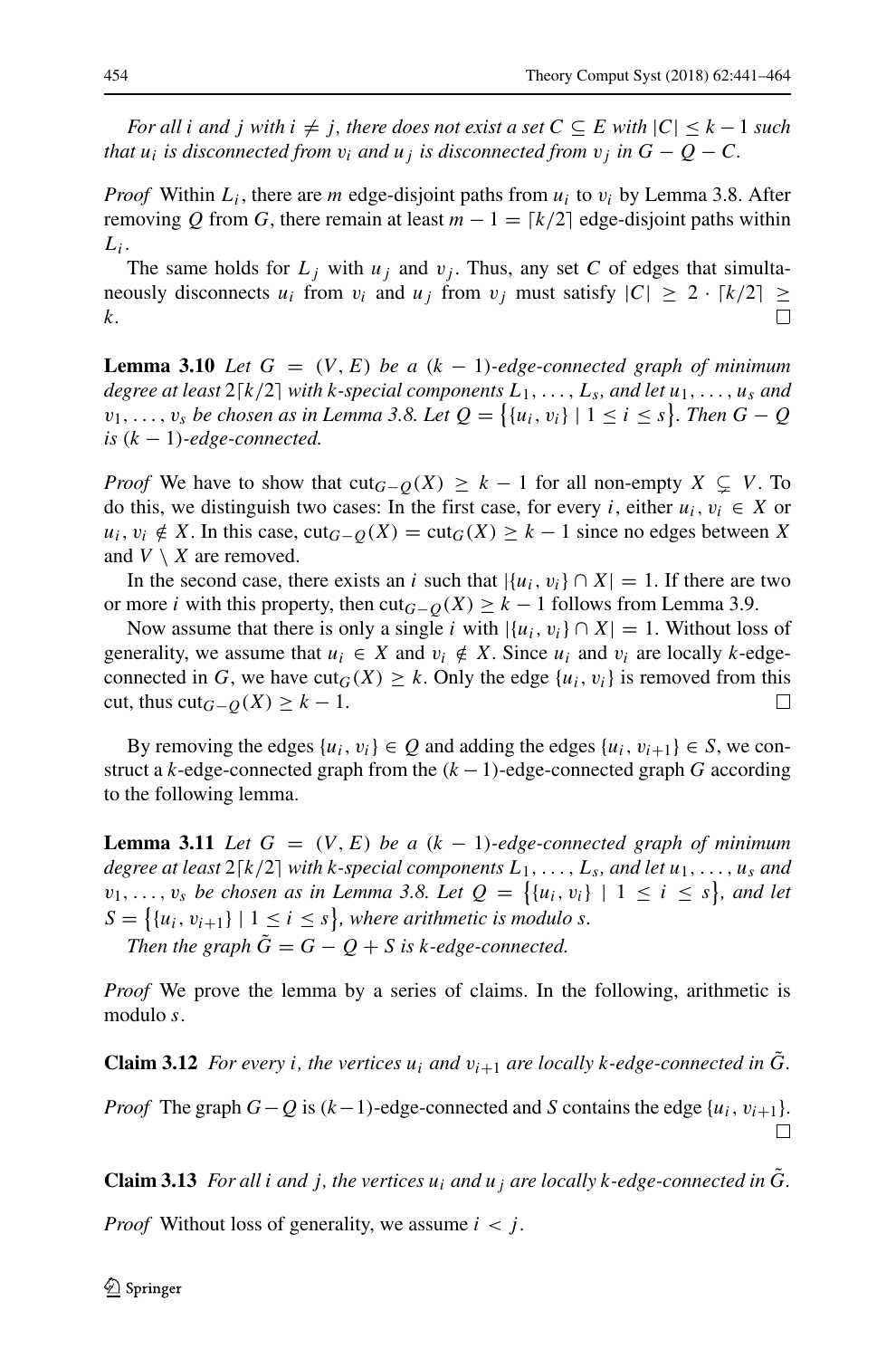Assume to the contrary that there is a set C of at most  $k - 1$  edges such that C disconnects  $u_i$  from  $u_j$ . Since  $G - Q$  is  $(k - 1)$ -edge-connected by Lemma 3.10, we must have  $C \cap S = \emptyset$ .

Lemma 3.9 says that if C disconnects  $u_a$  from  $v_a$  for some a, then it cannot disconnect  $u_b$  from  $v_b$  for  $a \neq b$ . Thus, C can disconnect at most one pair  $u_a$ ,  $v_a$ . Consider the paths from  $u_i$  to  $u_j$  via  $v_{i+1}, u_{i+1}, v_{i+2}, u_{i+2}, \ldots, v_{j-1}, u_{j-1}, v_j$  or via  $v_i$ ,  $u_{i-1}$ ,  $v_{i-1}$ ,  $u_{i-2}$ , ...,  $v_{j+2}$ ,  $u_{j+1}$ ,  $v_{j+1}$  after adding S. The set S contains all the connections between  $u$  and  $v$  vertices in these paths. Since  $C$  can disconnect at most one pair  $u_a$ ,  $v_b$  by Lemma 3.9, one of these paths must still exist. Thus,  $u_i$  and  $v_i$  are still connected in G after removing at most  $k - 1$  edges. П

**Claim 3.14** *For all i and j, vertices*  $u_i$ ,  $v_i$ ,  $u_j$ , and  $v_j$  are pairwise locally k-edge*connected in G.* 

*Proof* This follows by transitivity of local k-edge-connectedness and Claims 3.12 and 3.13 above.  $\Box$ 

**Claim 3.15** *For all i, the vertices in*  $L_i$  *are locally k-edge-connected in G.* 

*Proof* We show that every  $x \in L_i$  is locally k-edge-connected to  $u_i$  in  $\tilde{G}$ . Then the claim follows by transitivity of local k-edge-connectedness.

Let  $X \subseteq V$  with  $x \in X$  and  $u_i \notin X$ . If  $v_j \in X$  (including the case  $j = i$ ) or  $u_j \in X$  for some  $j \neq i$ , then cut $_{\tilde{G}}(X) \geq k$  by Claim 3.14. Thus, the case  $u_1, \ldots, u_s, v_1, \ldots, v_s \notin X$  remains to be considered. Since  $L_i$  is locally k-edgeconnected in G, we have  $\text{cut}_G(X) \geq k$ . This cut does not change by removing Q. Hence, cut<sub> $\tilde{G}(X) \geq k$ .</sub>  $\perp$ 

Transitivity of local k-edge-connectedness, Claim 3.14, and Claim 3.15 imply that  $L = \bigcup_{i=1}^{s} L_i$  is locally k-edge-connected in  $\tilde{G}$ . The vertices that are not part of any k-special component in G remain to be considered.

Consider an arbitrary non-empty  $X \subsetneq V$ . If we can show that  $\text{cut}_X(\tilde{G}) \geq k$ , then we have completed the proof of this lemma. If  $X \cap L \neq \emptyset$  and  $(V \setminus X) \cap L \neq \emptyset$ , then cut<sub> $\tilde{G}(X) \geq k$  because L is locally k-edge-connected in G. Thus,  $L \subseteq X$  or</sub>  $L \subseteq V \setminus X$ . By symmetry, we restrict ourselves to the second case. Then we have  $cut_G(X) = cut_{\tilde{G}}(X)$  because no edge connecting X to  $V \setminus X$  is in Q or S.

If  $\text{cut}_G(X) \leq k - 1$ , then X contains a k-special component by Lemma 3.5, contradicting our assumption. Thus, we have  $cut_G(X) \geq k$ .  $\Box$ 

To conclude this section, we remark that the k-special components of a graph can be found in polynomial-time: local k-edge-connectedness can be tested in polynomial time. Thus, we can find locally  $k$ -edge-connected components in polynomial time. Since k-special components are maximal locally k-edge-connected components, we just have to compute a partition of the graph into locally  $k$ -edge-connected components and check whether less than k edges leave such a component. Therefore, the sets  $L_i$  and  $X_i \subseteq L_i$  as well as the vertices  $u_i$  and  $v_i$  with the properties as in Lemmas 3.7 and 3.8 can be computed in polynomial time.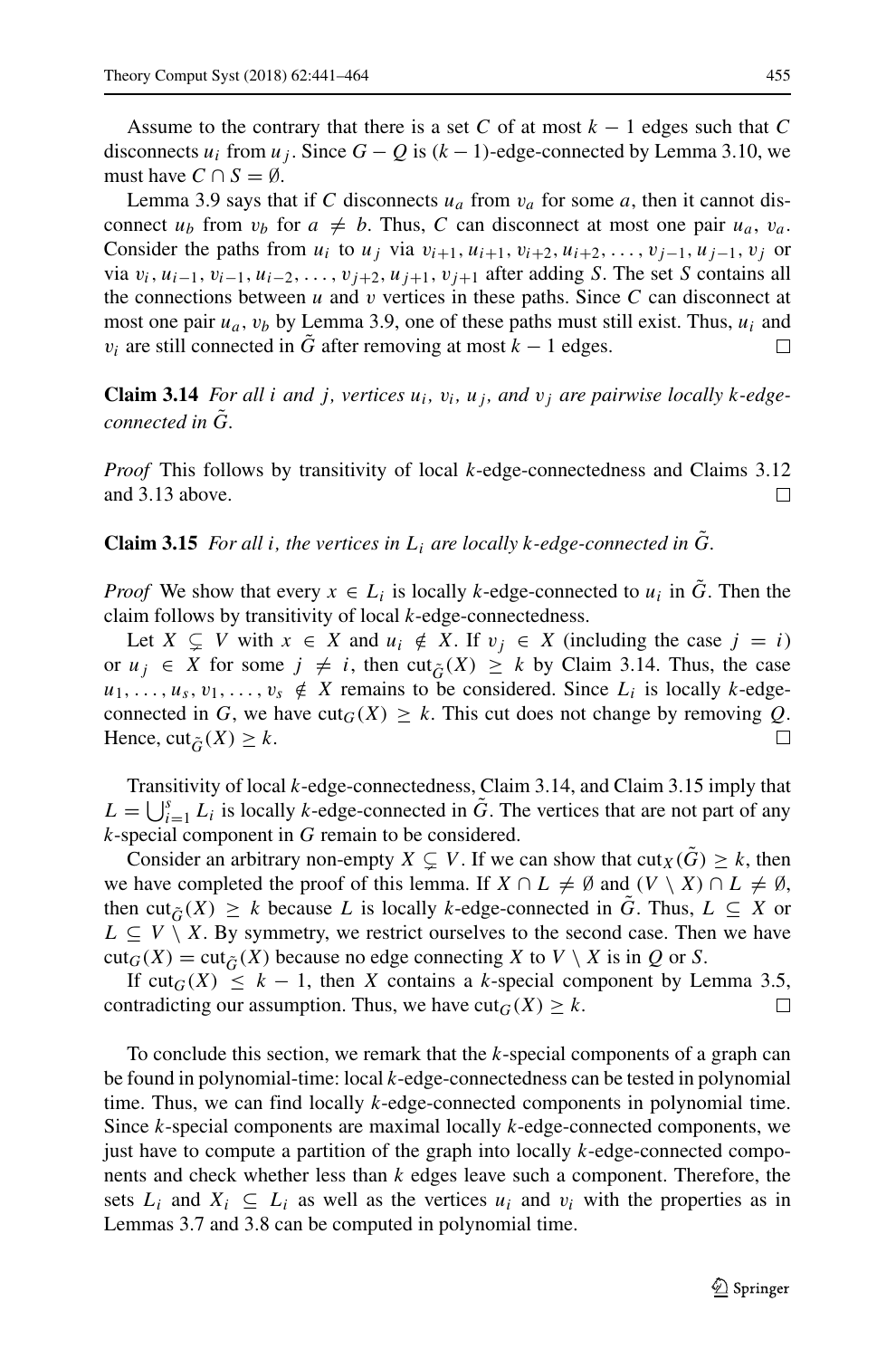Finally, we need the following lemma for improving the approximation ratios in the next section. It basically implies that we can jump from disconnected graphs directly to 2-edge-connected graphs in one iteration.

**Lemma 3.16** *Let*  $G = (V, E)$  *be any undirected graph (not necessarily connected) of minimum degree 2. Let* L1,...,L<sup>s</sup> *be the 2-special components of* G*. Then we have the following properties:*

- 1. *There exists a set of edges*  $Q = \{ \{u_i, v_i\} \mid 1 \le i \le s \}$  such that  $\{u_i, v_i\} \in E$ ,  $u_i, v_i \in L_i$ , and neither  $u_i$  nor  $v_i$  are connected to any vertex outside  $L_i$ .
- 2. *The graph*  $G' = G Q$  *contains exactly the same connected components as G.*
- 3. Let  $S = \{ \{u_i, v_{i+1}\} \mid 1 \leq i \leq s \}$ , where arithmetic is modulo s. Then the graph  $\tilde{G} = G - O + S$  is 2-edge-connected.

*Proof* Every 2-special component is 2-edge-connected. Consider any 2-special component  $L_i$  of G. We have  $\text{cut}_G(L_i) \leq 1$  by definition. If  $\text{cut}_G(L_i) = 0$ , then  $L_i$ contains at least three vertices since  $G$  has minimum degree 2. Hence, the existence of an edge  $\{u_i, v_i\} \in E$  with  $u_i, v_i \in L_i$  follows. If  $\text{cut}_G(L_i) = 1$ , then there is one vertex  $x_i$  that connects  $L_i$  to the rest of the graph. This vertex must be incident to at least two other vertices of  $L_i$  as  $L_i$  is 2-edge-connected. Now a similar argument as for the case  $\text{cut}_G(L_i) = 0$  applies. This proves Item (1).

Since every 2-special component is 2-edge-connected, removal of  $Q$  does not cause any 2-special component to split. Thus, we have Item (2).

Let us now prove Item (3). The graph  $\tilde{G}$  is connected: any two connected components of  $G$ , which are still connected in  $G'$ , contain 2-special components  $L_i$  and  $L_j$ , respectively. These are connected via a path that passes through  $u_i, v_{i+1}, u_{i+1}, \ldots, u_{j-1}, v_j$ . We have to show that G remains connected after the removal of any edge.

First, if we remove an edge  $\{u_i, v_{i+1}\} \in S$ , then we still have a path from  $u_i$  to  $v_{i+1}$ via  $v_i$ ,  $u_{i-1}$ ,  $v_{i-1}$ , ...,  $v_{i+2}$ ,  $u_{i+1}$ . Second, if we remove a bridge edge  $e = \{x, y\}$ of G (a bridge edge of a graph is an edge whose removal increases the number of connected components), then there still must exist a path from x to some  $u_i$  that does not visit y. Similarly, there must exist a path from y to some  $u_i$  that does not visit x. Now  $u_i$  and  $u_j$  are connected as in the first case. Third, if we remove any other edge  $e = \{x, y\}$  of  $\tilde{G}$ , then x and y belong to the same 2-edge-connected component C of G. If  $C = L_i$  is 2-special, then there is a path from x to y in  $G - e$ . If this path uses  $\{u_i, v_i\}$ , we can reroute it via  $v_{i+1}, u_{i+1}, \ldots, v_{i-1}, u_{i-1}$  to obtain a path in  $\tilde{G}$ . If this path does not use  $\{u_i, v_i\}$ , then it still exists in  $\tilde{G}$ . If C is not equal to a 2special component, then C is a 2-edge-connected component of  $\tilde{G}$  and, thus, remains connected after removal of e.  $\Box$ 

### **3.2 Algorithm and Analysis**

Our approximation algorithm for Min- $d$ Reg-kEdge (Algorithm 2) starts with any  $d$ -factor  $F_0$  without requiring connectivity. Then it iteratively uses a subroutine (Algorithm 3) that increases the connectivity.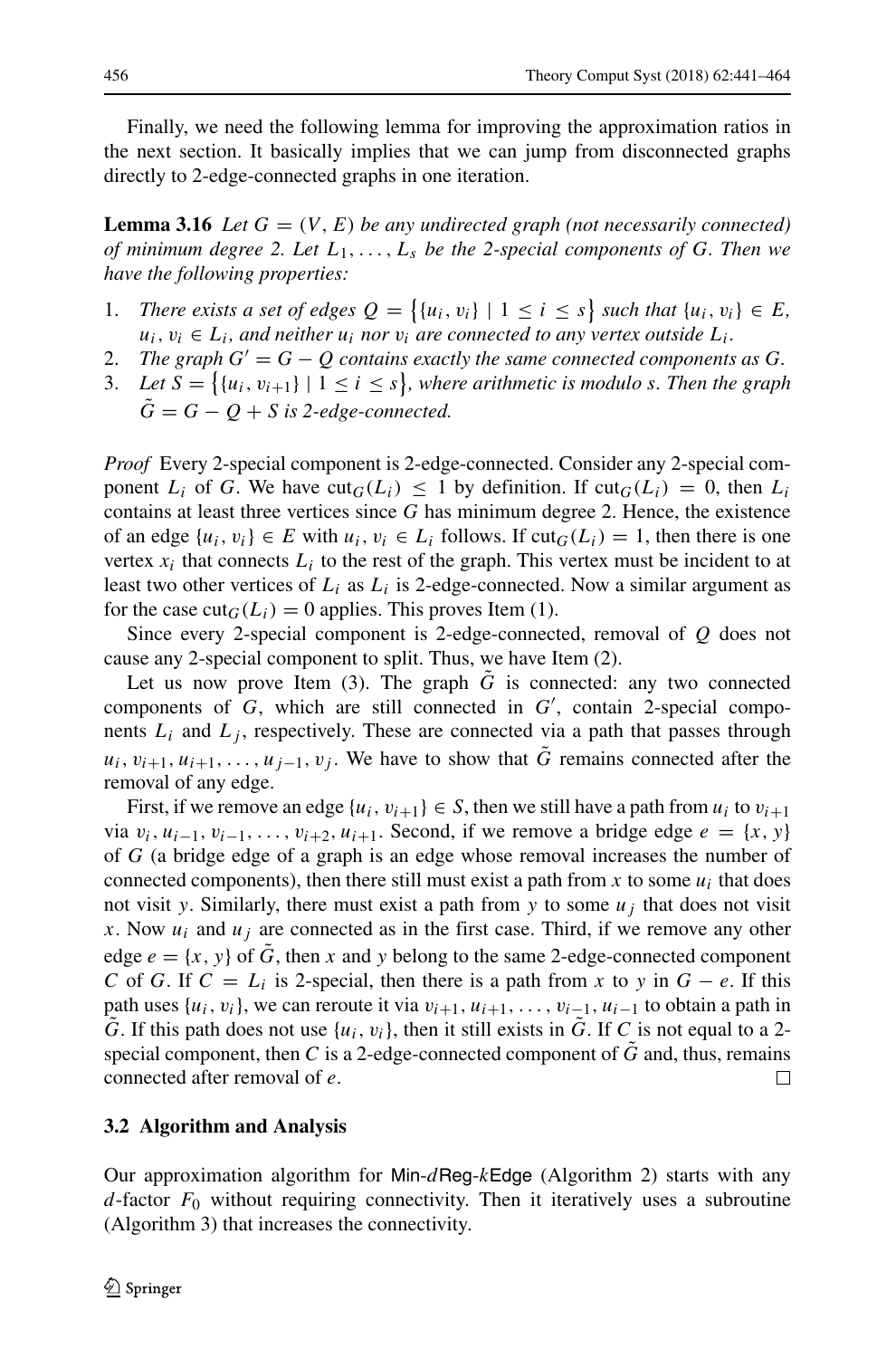Algorithm 2 Approximating  $k$ -edge-connected  $d$ -factors of minimum weight **input** : undirected complete graph  $G = (V, E)$ , edge weights w, integers  $k \ge 1$ ,  $d \geq 2\lceil k/2 \rceil$ **output:**  $k$ -edge-connected d-factor  $R$  of  $G$ 1 compute a minimum-weight d-factor  $F_0$ **2** if  $F_0$  is not 2-edge-connected then find the 2-special components of  $F_0$ ; let  $L_1, \ldots, L_s$  be these 2-special components 3  $\overline{\mathbf{4}}$ find nodes  $u_i, v_i \in L_i$  for  $i \in \{1, ..., s\}$  as in Lemma 3.16;  $Q \leftarrow \{\{u_i, v_i\} \mid 1 \leq i \leq s\}$ compute a TSP tour  $T$  on  $V$  using Christofides' algorithm  $\bf 5$ take shortcuts to get a tour T' on  $u_1, \ldots, u_s$  (without loss of generality in this order)  $\bf{6}$  $S \leftarrow \{ \{u_i, v_{i+1}\} \mid 1 \leq i \leq s \}$  (arithmetic modulo s)  $\overline{7}$  $F_2 \leftarrow F_0 - Q + S$ 8 9 else 10  $F_2 \leftarrow F_0$ 11 end 12 for  $p \leftarrow 3, \ldots, k$  do if  $F_{p-1}$  is not p-edge-connected then 13 14 | apply Algorithm 3 to obtain  $F_p$  $15$ else  $\mid F_p \leftarrow F_{p-1}$ 16 end  $17\,$ 18 end 19  $R \leftarrow F_k$ 

We analyze correctness and approximation ratio using a series of lemmas.

**Lemma 3.17** *Let*  $k \ge 1$  *be arbitrary, and let*  $p \in \{0, 2, 3, 4, ..., k - 1, k\}$ *. Let*  $F_p$ *be computed by Algorithm 2. Then*  $F_p$  *is d-regular and p-edge-connected.* 

*Proof* By construction of  $F_0$  and  $F_2, \ldots, F_k$ , all these graphs are d-regular. The graph  $F_2$  is 2-edge-connected by Lemma 3.16 or  $F_0$  was already 2-edge-connected. Now assume that the lemma holds for some  $p - 1$  for  $p \ge 3$ . We know that  $F_{p-1}$  is  $(p-1)$ -edge-connected and d-regular by induction hypothesis.

Either  $F_{p-1}$  is already p-edge-connected. In this case,  $F_p = F_{p-1}$  (line 16). Or  $F_{p-1}$  is not p-edge-connected. Then we apply Algorithm 3. By Lemma 3.11,  $F_p$  is p-edge-connected. All degrees are maintained. Thus,  $F_p$  is d-regular.  $\perp$ 

**Algorithm 3** Increasing the edge-connectivity of a graph by one while maintaining  $d$ -regularity

**input** : undirected complete graph  $G = (V, E)$ , edge weights w, integer  $p \ge 1$ ,  $(p-1)$ -edge-connected subgraph  $F_{p-1}$  of G with minimum degree at least  $2\lceil p/2 \rceil$ 

output: p-edge-connected subgraph  $F_p$  of G with the same degree at every vertex as  $F_{p-1}$ 

1 find the p-special components of  $F_{p-1}$ ; let  $L_1, \ldots, L_s$  be these p-special components

**2** find nodes  $u_i, v_i \in L_i$  for all  $i \in \{1, \ldots, s\}$  as in Lemma 3.8;  $Q \leftarrow \{\{u_i, v_i\} \mid 1 \leq i \leq s\}$ 

 $\alpha$  compute a TSP tour T on V using Christofides' algorithm

4 take shortcuts to obtain a tour T' on  $u_1, \ldots, u_s$  (without loss of generality in this order)

5  $S \leftarrow \{\{u_i, v_{i+1}\} \mid 1 \leq i \leq s\}$  (arithmetic modulo s)

6  $F_p \leftarrow F_{p-1} - Q + S$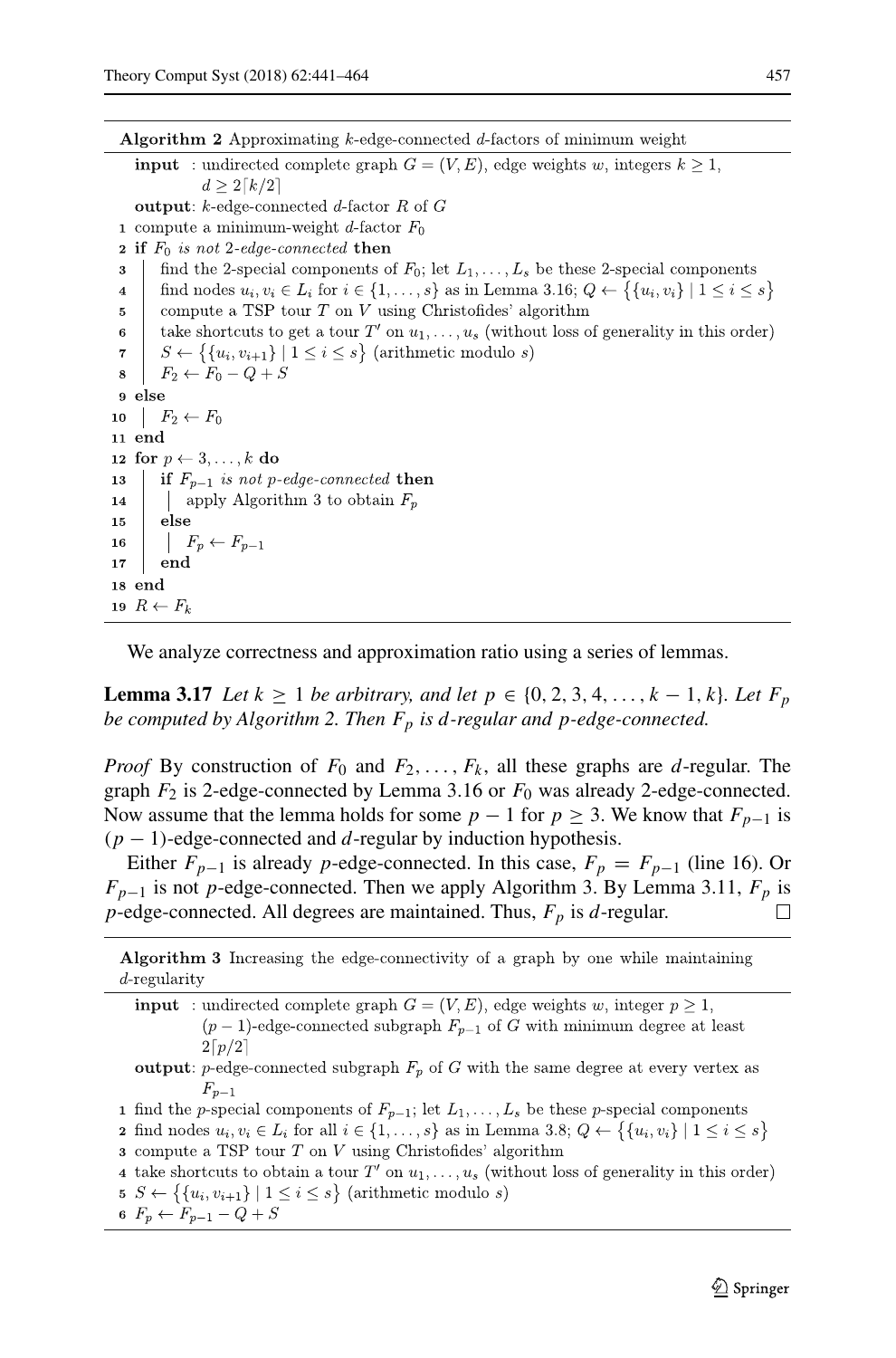In our approximation algorithm, we use Christofides' algorithm [\[29,](#page-23-5) Section 2.4] to compute TSP tours. In order to analyze the approximation ratio and to achieve a constant approximation for all  $k$ , we exploit a result that Fukunaga and Nagamochi [\[8\]](#page-22-13) attributed to Goemans and Bertsimas [\[12\]](#page-22-16) and Wolsey [\[30\]](#page-23-9). It relates the weight of the tour computed by Christofides' algorithm to the objective value of the relaxation of the integer linear program for  $k$ -edge-connected graphs of minimum weight. Fukunaga and Nagamochi state the following result only for the case  $k = 2$ . We obtain the result below that we need for our purposes by scaling the right-hand side of their linear program by a factor of  $k/2$ .

**Lemma 3.18** (Fukunaga, Nagamochi [\[8,](#page-22-13) Theorem 2]) *Let* T *be the TSP tour obtained from Christofides' algorithm. Then*  $w(T) \leq \frac{3}{k} \cdot w(OptE^k)$ .

We also need the following lemma. (Otherwise, we have to replace Christofides' algorithm by the spanning tree heuristic for the case of  $k = 1$ .)

**Lemma 3.19** *Let* T *be the TSP tour obtained from Christofides' algorithm. Then*  $w(T) \leq 2 \cdot w(MST)$ .

*Proof* The weight  $w(T)$  can be bounded from above by the sum of an MST plus the weight of a minimum-weight perfect matching on the odd-degree nodes of this tree. The weight of this minimum-weight perfect matching can be bounded from above by the weight of the MST using the triangle inequality.  $\Box$ 

**Lemma 3.20** *If, in Algorithm 2, we enter line 14 and call Algorithm 3, then*

$$
w(F_p) \leq \frac{3}{k} \cdot w(\mathit{optEF}_d^k) + w(F_{p-1}).
$$

*Proof* Let  $Q$ , S, T, and T' be as in the corresponding call of Algorithm 3. We have  $w(F_p) = w(F_{p-1}) - w(Q) + w(S)$ . By construction, the triangle inequality, Lemma 3.18, and  $w(\text{OptE}^k) \leq w(\text{optE}^k)$ , we have

$$
w(T') \le w(T) \le \frac{3}{k} \cdot w(\text{optEF}_d^k).
$$

Since  $w({u_i, v_{i+1}}) \le w({u_i, u_{i+1}}) + w({u_{i+1}, v_{i+1}})$ , we have  $w(S) \le w(T')$  +  $w(Q)$ . The overall weight added is  $w(S) - w(Q)$ , thus at most  $w(T')$ . Hence, the lemma holds.  $\Box$ 

**Lemma 3.21** *In Algorithm 2, we have*  $w(F_2) \leq w(F_0) + \frac{3}{k} \cdot w(\text{optEF}_d^k)$ *.* 

*Proof* The proof is almost identical to the proof of Lemma 3.20.

**Lemma 3.22** *If Algorithm 2 calls Algorithm 3* q *times, then*

$$
w(F_k) \le \frac{3q}{k} \cdot w(\mathit{optEF}^k_d) + w(F_2).
$$

 $\mathcal{D}$  Springer

 $\Box$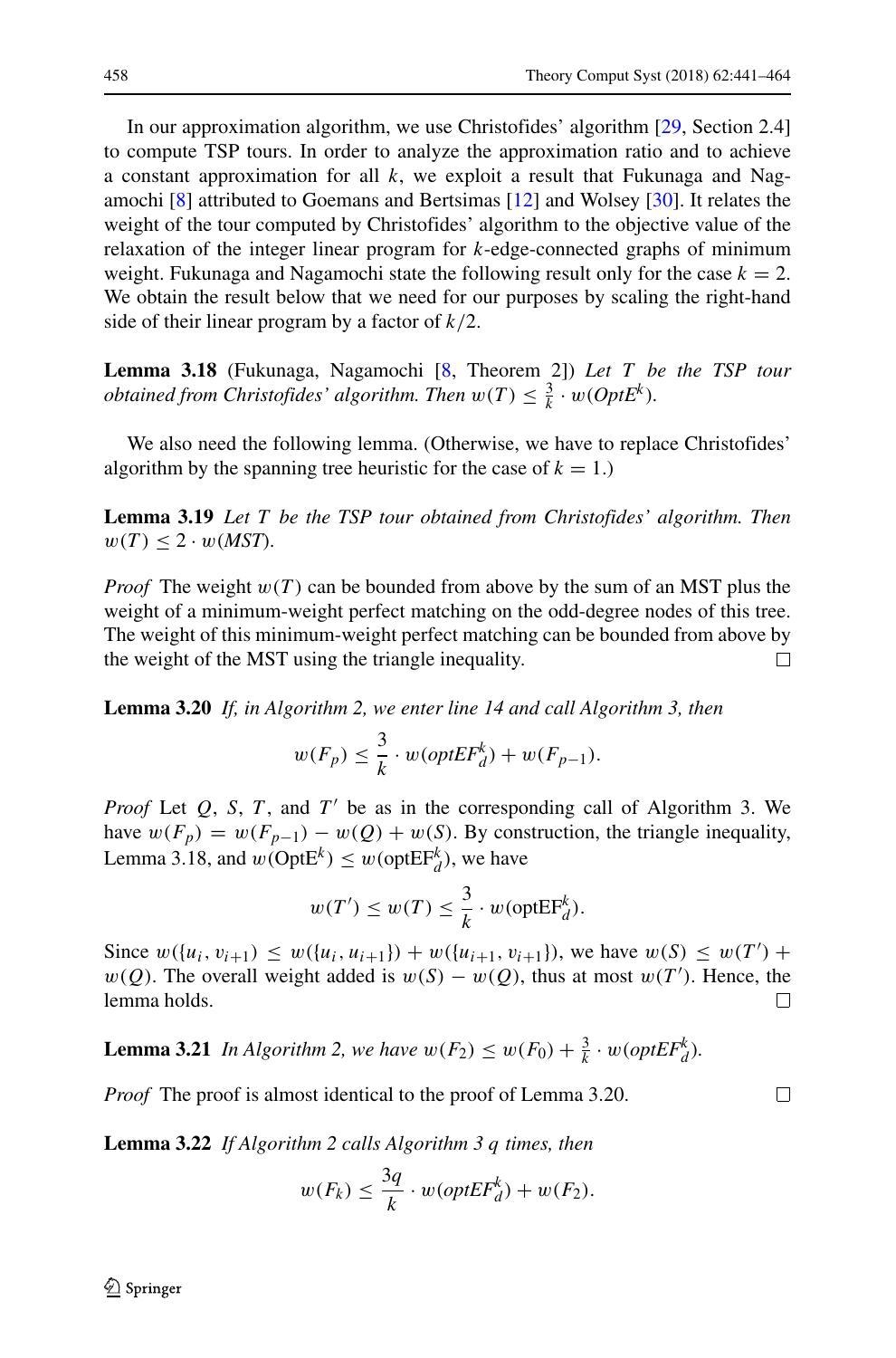*Proof* The lemma follows by immediately applying Lemma 3.20.

**Theorem 3.23** For  $k \ge 1$  and  $d \ge 2[k/2]$ , Algorithm 2 is a polynomial-time *approximation algorithm for* Min*-*dReg*-*kEdge*. It achieves an approximation ratio of*

- *2.5 for even* d*,*
- $4 \frac{3}{k}$  *for odd d and*  $k \geq 2$ *, and*
- $\beta$  for odd d and  $k = 1$ .

*Proof* First, let d be even. We can restrict ourselves to consider even k as discussed in Section [1.1.2.](#page-2-0) Algorithm 2 calls Algorithm 3 at most  $k/2 - 1$  times as every call increases the connectivity by at least two. The approximation ratio follows from Lemmas 3.21 and 3.22 and  $w(F_0) \leq w(\text{optEF}_d^k)$ .

Second, let d be odd and  $k \ge 2$ . We need at most  $k - 2$  calls of Algorithm 3 to obtain a k-edge-connected d-factor. Thus, we obtain  $w(F_k) \leq \frac{3k-6}{k} \cdot w(\text{optEF}_d^k)$  +  $w(F_2) \leq (4 - \frac{3}{k}) \cdot w(\text{optEF}_{d}^{k})$  by Lemmas 3.21 and 3.22.

Finally, consider odd d and  $k = 1$ . In this case, the approximation ratio follows from Lemma 3.19. (Lemma 3.20 yields a worse bound for this case.)  $\perp$ 

Algorithm 2 works also for the case of even  $d = k$ , but there exists already an approximation algorithm with a ratio of  $2 + \frac{1}{k}$  for this special case [\[1\]](#page-22-3).

*Remark 3.24* We observe that even for Min-dReg-1Edge for odd d, Algorithm 2 always outputs a 2-edge-connected graph that weighs at most  $3 \cdot w(\text{OptEF}_d^1)$ . This limits the approximation ratio of the approximation algorithm as there are instances with  $3 \cdot w(\text{OptEF}_d^1) = w(\text{OptEF}_d^2)$  (see Proposition 3.5 below). Directly computing a 1-edge-connected solution might result in an improved approximation ratio, but we do not see how to achieve this.

**Proposition 3.25** *For every odd*  $d \geq 3$ *, there are instances with*  $3 \cdot w(OptEF_d^1)$  =  $w(OptEF_d^2)$ .

*Proof* The set of vertices of the instance consists of a vertex v plus d sets  $V_1, \ldots, V_d$ that consist of  $d + 2$  vertices each. We set the distance of v to each of the other vertices equal to 1. The distance between each pair of vertices from the same set  $V_i$ is 0. Finally, the distance between all pairs of vertices from different sets  $V_i$  and  $V_j$ is 2. The triangle inequality is satisfied.

An optimal connected  $d$ -factor connects  $v$  to one vertex of each  $V_i$ . Since each  $V_i$ has an odd number of vertices and d is odd as well, we can complete the connected  $d$ -factor without any further cost. Thus, the total cost is  $d$ .

An optimal 2-edge-connected d-factor has a weight of  $3d$ : Because each  $V_i$  has an odd number of vertices and  $d$  is odd, any 2-edge-connected  $d$ -factor must have at least three edges leaving each set  $V_i$ . If such an edge  $e$  is incident with  $v$ , then we charge its weight to  $V_i$ . The other possibility is that  $e$  is incident with a vertex from some  $V_j$ , where  $j \neq i$ . In this case e has a weight of 2 and we charge a weight of 1 to both  $V_i$  and  $V_j$ . The total charge of all sets  $V_i$  equals the total weight of the

 $\Box$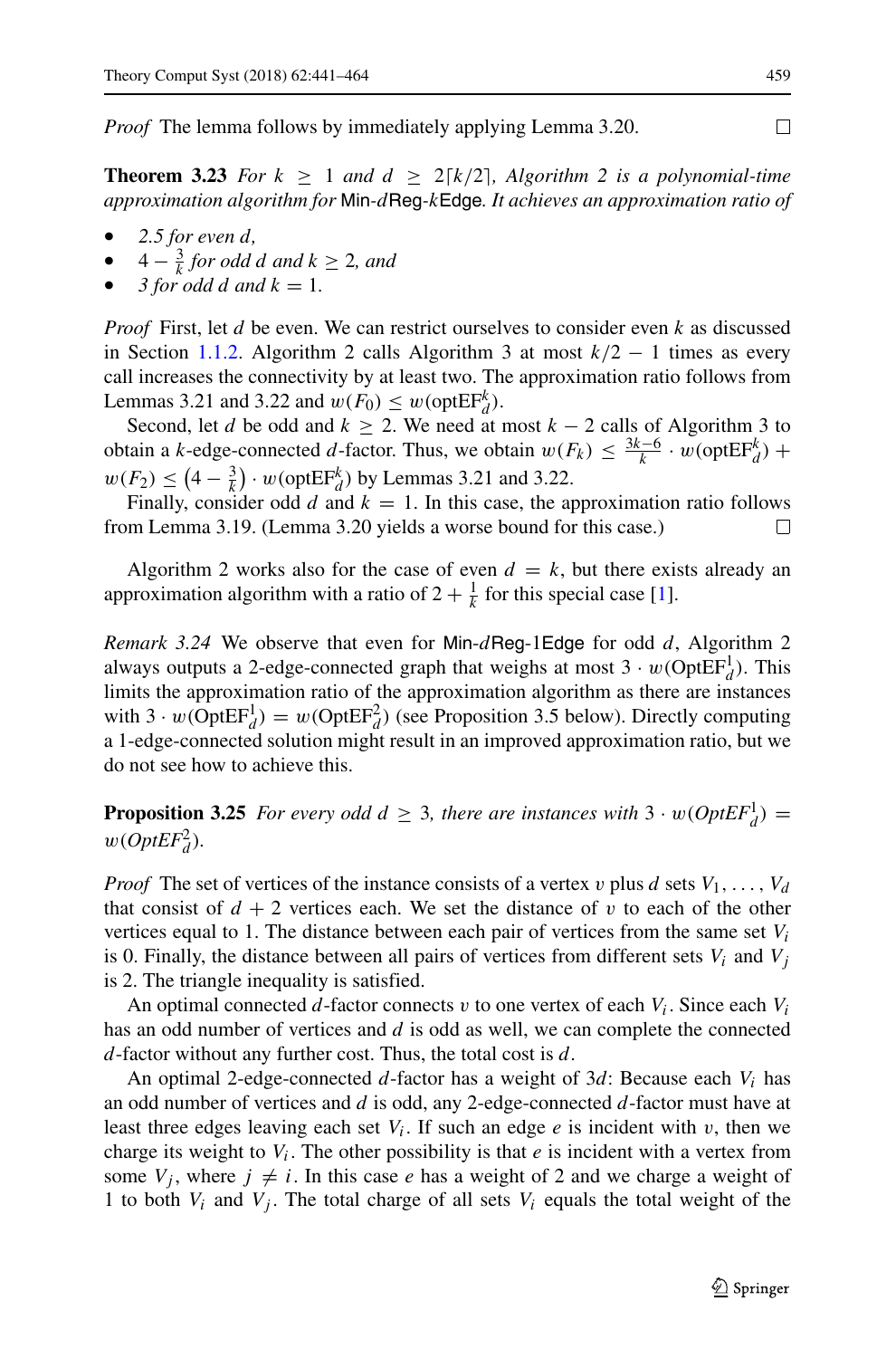2-edge-connected  $d$ -factor. Since each  $V_i$  is charged at least 3, the total weight of any 2-edge-connected d-factor is at least 3d.  $\Box$ 

# <span id="page-19-0"></span>**4 Generalization to Arbitrary Degree Sequences**

Both algorithms of Sections [2](#page-5-0) and [3](#page-8-0) do not exploit d-regularity, but only that the degree of each vertex is at least  $d$ . Thus, we immediately get approximation algorithms for Min-dGen-kVertex and Min-dGen-kEdge, where we have a degree requirement of at least d for each vertex.

For k-vertex-connectivity, we require that the minimum degree requirement is at least  $2k - 1$ . (For minimum degree at least  $2k$ , we get a small improvement similarly to Corollary 2.3.) For  $k$ -edge-connectedness, we require that the minimum degree requirement is at least  $2[k/2]$ .

**Theorem 4.1** *For*  $k \geq 2$ , Min- $(2k - 1)$ Gen-kVertex *can be approximated in polynomial time with an approximation ratio of*  $5 + \frac{2k-2}{n} + \frac{2}{k}$ .

Min*-*(2k)Gen*-*kVertex *can be approximated in polynomial time with an approximation ratio of*  $5 + \frac{2k-2}{n}$ .

**Theorem 4.2** *For*  $k \geq 2$ , Min- $(2\lceil \frac{k}{2} \rceil)$ Gen-kEdge *can be approximated in polynomial time with an approximation ratio of*  $4 - \frac{3}{k}$ *.* 

Min*-*2Gen*-*1Edge *can be approximated in polynomial time with an approximation ratio of 3.*

# <span id="page-19-1"></span>**5 Hardness Results**

### **5.1 TSP-Inapproximability**

In this section, we prove that Min-dReg-1Edge cannot be approximated better than Min-TSP.

**Theorem 5.1** *For every*  $d \geq 2$ , *if* Min-*d* Reg-1Edge *can be approximated in polynomial time within a factor of* r*, then* Min-TSP *can be approximated in polynomial time within a factor of* r*.*

*Proof* We show that Min-dReg-1Edge can be used to approximate Min-TSP. Let the instance of Min-TSP be given by a complete graph  $G = (V, E)$  and edge weights  $w = (w_e)_{e \in E}$  that satisfy the triangle inequality. Let  $n = |V|$ . We construct an instance of Min-dReg-1Edge as follows: The instance consists of a complete graph  $H = (V', E')$ . Here  $V' = \bigcup_{v \in V} V_v$ , where  $V_v = \{v_1, v_2, \dots, v_{d+1}\}$ , i.e., H contains  $(d + 1) \cdot n$  vertices. We assign edge weights  $\tilde{w}$  as follows:

• 
$$
\tilde{w}_{\{v_i, v_j\}} = 0
$$
 for all  $v \in V$ ,  $i \neq j$ ,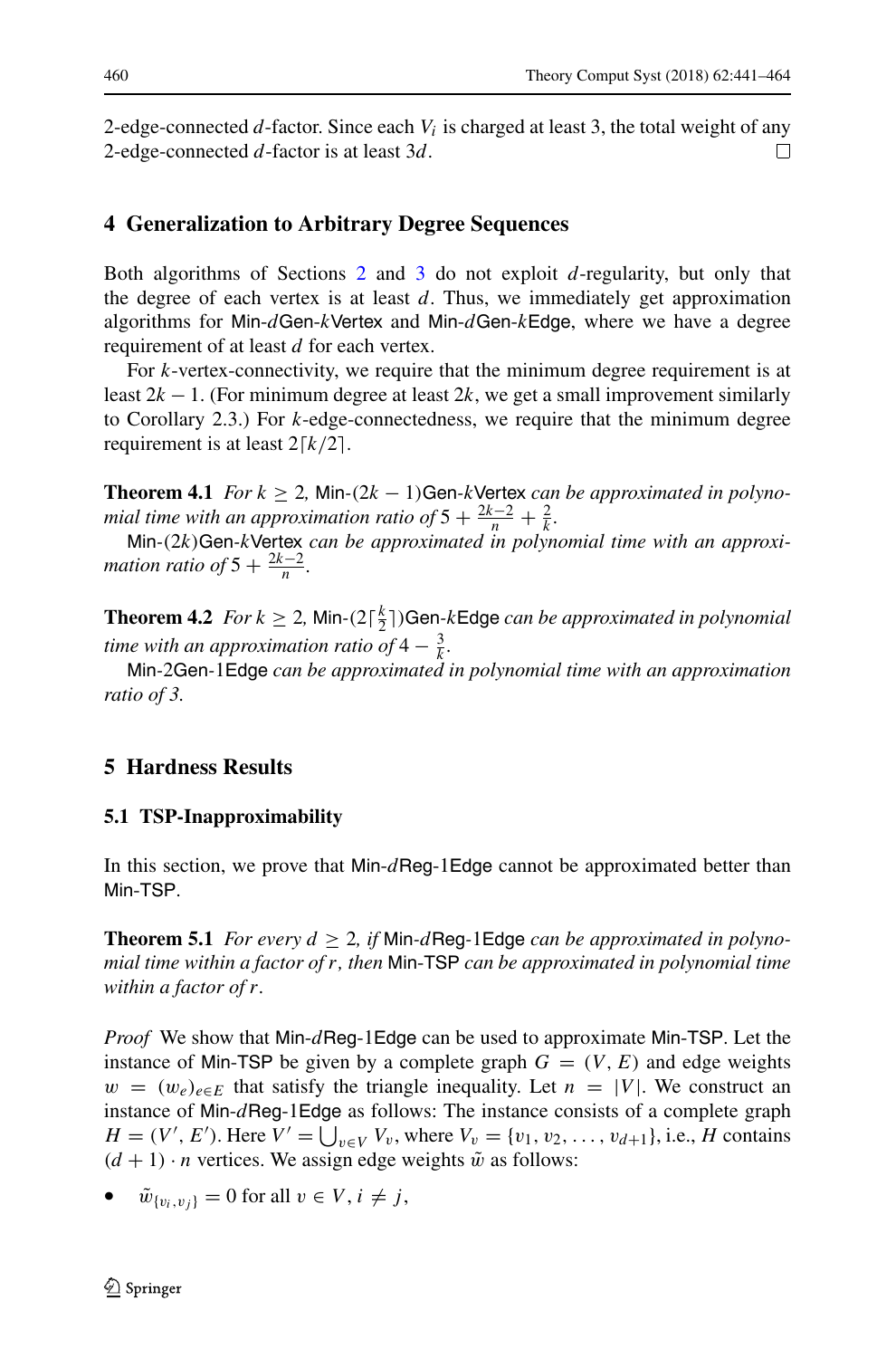$\tilde{w}_{\{u_i, v_i\}} = w_{\{u, v\}}$  for all  $u \neq v$ , i and j.

Every TSP tour T of G maps to a connected  $d$ -factor R of H of the same weight: We give T an orientation. For an edge from u to v in T, we include  $\{u_1, v_2\}$  in R. Adding all edges except  $\{v_1, v_2\}$  to R within each  $V_v$  yields a connected d-factor R. Clearly,  $\tilde{w}(F) = w(T)$ .

Now assume that we have a connected  $d$ -factor R of H. We claim that we can construct a TSP tour T of G with  $w(T) \leq \tilde{w}(R)$ . We construct a multiset T' of edges of G as follows: For each edge  $\{u_i, v_j\}$  of R, if  $u \neq v$ , we add an edge  $\{u, v\}$  to T'. Otherwise, if  $u = v$ , we ignore the edge. The sum of the degrees in R of all vertices in each set  $V_v$  is equal to  $(d + 1)d$  and is therefore even. Thus, for each v, the number of edges leaving  $V_v$  in R, which equals the number of edges incident to v in  $T'$  by construction, is even as well. Since R is connected, the multigraph  $G' =$  $(V, T')$  is connected as well. By construction,  $w(T') = \tilde{w}(R)$ . Since G' is connected and all its vertices have even degree, G′ is Eulerian. Therefore, we can obtain a TSP tour T from T' by taking shortcuts. By the triangle inequality,  $w(T) \leq w(T') =$  $\Box$  $\tilde{w}(R)$ .

The same construction as in the proof of Theorem 5.1 yields the same inapproximability result for Min- $d$ Reg-2Edge.

Min-TSP is APX-hard [\[25\]](#page-23-10). Furthermore, the reduction from Min-TSP to Min-dReg-1Edge (and also to Min-dReg-2Edge) is in fact an L-reduction  $[24]$  (see also Shmoys and Williamson [\[29,](#page-23-5) Section 16.2]). This proves the APX-hardness of Min-dReg-1Edge and Min-dReg-2Edge for all  $d \geq 2$ .

### **5.2 Hardness for Growing** d

In this section, we generalize the NP-hardness proof by Cheah and Corneil [\[2\]](#page-22-2) for the decision problem if a graph contains a connected  $d$ -factor to the case that  $d$  grows with  $n$ . We also extend Theorem 5.1 and the APX-hardness to growing  $d$ .

Let us consider Cheah and Corneil's [\[2,](#page-22-2) Section 3.2] reduction from the Hamiltonian cycle problem. Crucial for their reduction is the notion of the  $d$ -expansion of a vertex  $v$ , which is obtained as follows:

- 1. We construct a gadget  $G_{d+1}$  by removing a matching of size  $\lceil \frac{d}{2} \rceil 1$  from a complete graph on  $d + 1$  vertices.
- 2. We connect each vertex whose degree has been decreased by one to  $v$ .

The reduction itself takes a graph  $G$  for which we want to test if  $G$  contains a Hamiltonian cycle and maps it to a graph  $R_d(G)$  as follows: For even d,  $R_d(G)$ is the graph obtained by performing a  $d$ -expansion for every vertex of  $G$ . For odd d, the graph  $R_d(G)$  is obtained by doing the following for each vertex v of G: add vertices  $u_1, u_2, \ldots, u_{d-2}$ ; connect v to  $u_1, \ldots, u_{d-2}$ ; perform a d-expansion on  $u_1, \ldots, u_{d-2}$ . We have that G contains a Hamiltonian cycle if and only if  $R_d(G)$ contains a connected d-factor.

We note that  $R_d(G)$  has  $(d + 2) \cdot n$  vertices for even d and  $\Theta(d^2n)$  vertices for odd d and can easily be constructed in polynomial time since  $d < n$ .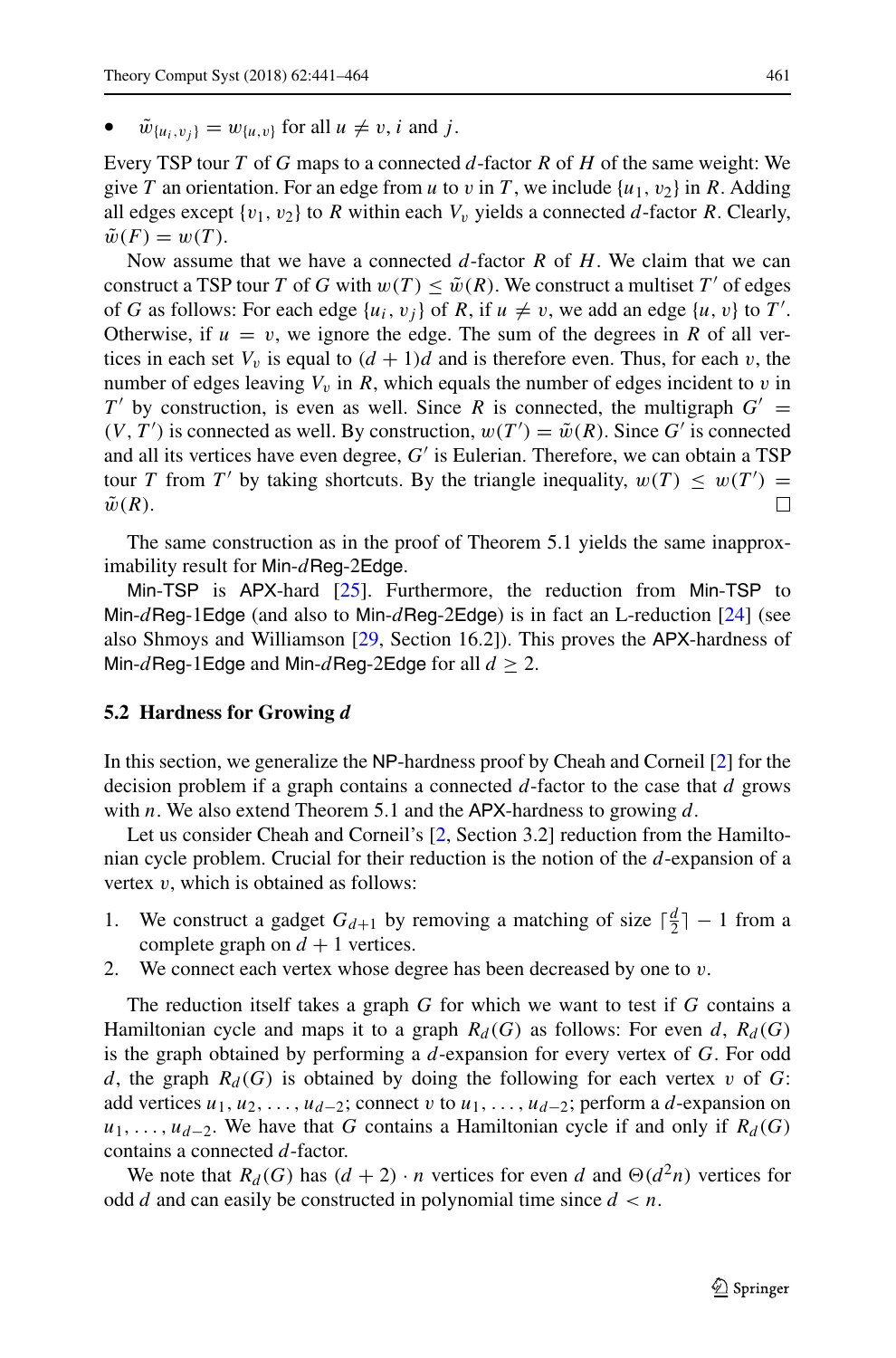**Theorem 5.2** *For every fixed*  $\delta \in [0, 1)$ *, there is a function*  $d = d(n) = \Theta(n^{\delta})$  *that maps to even integers such that checking if an* n*-vertex graph contains a connected* d(n)*-factor is* NP*-hard.*

*For every fixed*  $\delta \in [0, \frac{1}{2})$ *, there is a function*  $d = d(n) = \Theta(n^{\delta})$  *that maps to odd integers such that checking if an* n*-vertex graph contains a* d(n)*-factor is* NP*-hard.*

*Proof* We first present the proof for the case that we map to even integers. After that, we briefly point out the difference for odd integers.

Let  $f = f(n) = 2\lceil n^{\frac{\delta}{1-\delta}} \rceil$  and apply  $R = R_f(G)$ . The graph R has  $g(n) =$  $n \cdot (f + 2)$  vertices. since f is even. We have  $g = \Theta(n^{\frac{1}{1-\delta}})$ . Now we determine d. We require  $d(g(n)) = f(n)$ . This can be achieved because  $g = \omega(n)$  is an injective function. From this,  $d = \Theta(n^{\delta})$  follows. For natural numbers that are not images of  $g$ , we interpolate  $f$  to maintain the growth bound.

Let us now point out the differences for functions  $f$  mapping to odd integers. In this case, since the reduction for d maps to graphs of size  $\Theta(d^2n)$ , we have to choose  $d = \Theta(n^{\frac{\delta}{1-2\delta}})$ . This, however, works only up to  $\delta < 1/2$ . П

In the same way as the NP-completeness, the inapproximability can be transferred. The reduction creates graphs of size  $(d + 1) \cdot n$ . The construction is the same as in Section [5.1,](#page-19-1) and the proof follows the line of the proof of Theorem 5.2. Here, however, we do not have to distinguish between odd and even  $d$  for the symmetric variant, as the reduction in Section [5.1](#page-19-1) is the same for both cases.

**Theorem 5.3** *For every fixed*  $\delta \in [0, 1)$ *, there exists a function*  $d = \Theta(n^{\delta})$  *such that* Min*-*dReg*-*1Edge *and* Min*-*dReg*-*2Edge *are* APX*-hard and cannot be approximated better than* Min-TSP*.*

Complementing Theorems 5.2 and 5.3, Min-dReg-1Edge admits a PTAS for  $d \geq n/3$  and finding a connected d-factor can be done in polynomial time for  $d \geq n/3$  [\[23\]](#page-23-8).

### **6 Conclusions and Open Problems**

We conclude this paper with two questions for further research.

First, for edge-connectivity, we require  $d \geq 2\lceil k/2 \rceil$ . Since there exists an approximation algorithm for Min-kReg-kEdge (for  $k \ge 2$ ) [\[1\]](#page-22-3), the only case for which it is unknown if a constant factor approximation algorithm exists is the generalized problem Min- $k$ Gen- $k$ Edge for odd values of  $k$ . We are particularly curious about approximation algorithms for Min-1Gen-1Edge, where we want to find a cheap connected graph with given vertex degrees. To get such algorithms, vertices with degree requirement 1 seem to be bothersome. (This seems to be a more general phenomenon in network design, as, for instance, the approximation algorithms by Fekete et al. [\[7\]](#page-22-14) for bounded-degree spanning trees and by Fukunaga and Nagamochi [\[8\]](#page-22-13) for k-edgeconnected subgraphs with multiple edges both require that the minimum degree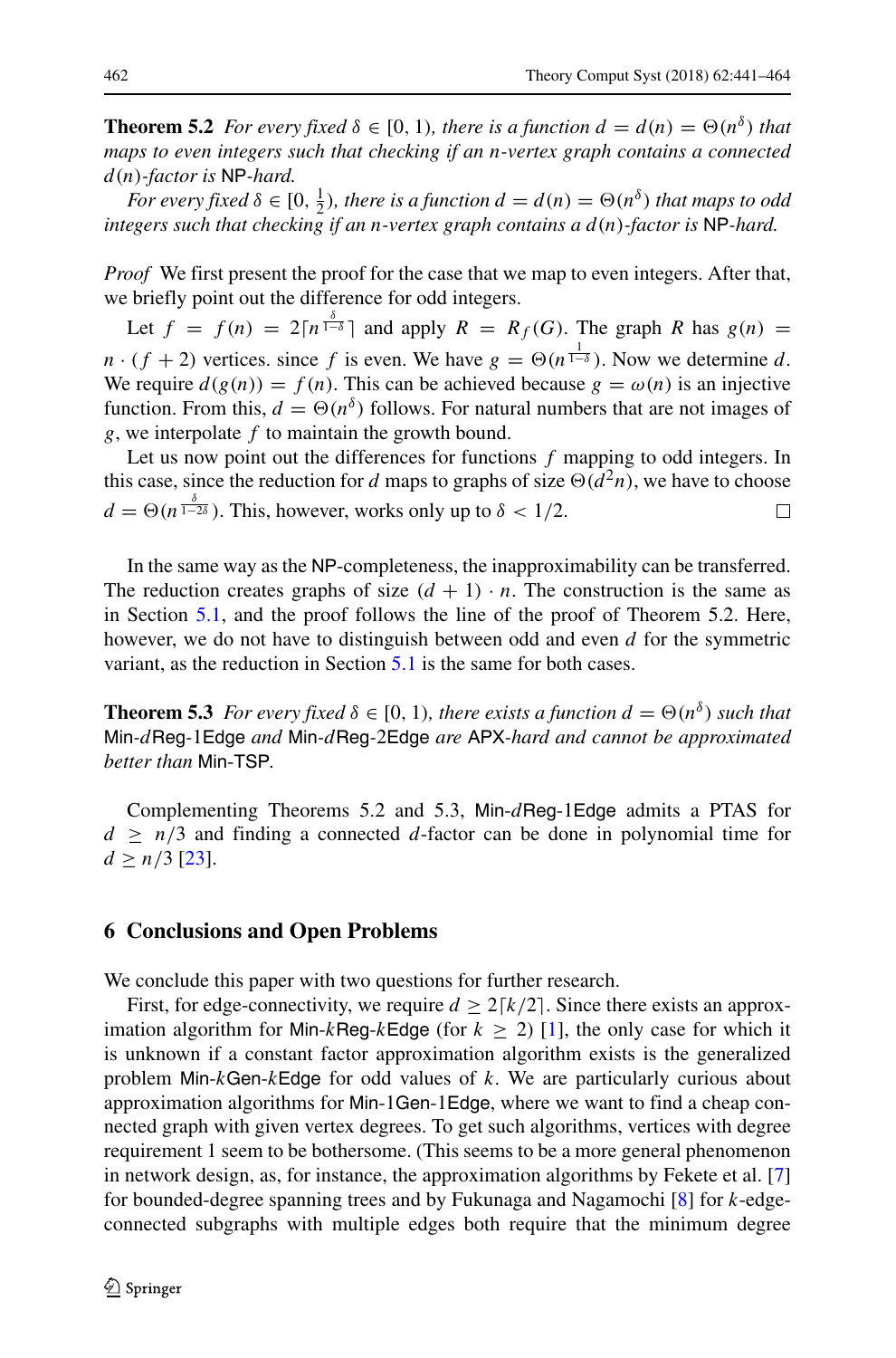requirement is at least 2.) Still, we conjecture that constant factor approximation algorithms exist for these problems as well.

Second, we would like to see constant factor approximation algorithms for Min-dReg-kVertex for the case  $k + 1 \le d \le 2k - 2$  and for the general problem Min-dGen-kVertex for  $k \le d \le 2k - 2$ . We conjecture that constant factor approximation algorithms exist for these problems.

**Open Access** This article is distributed under the terms of the Creative Commons Attribution 4.0 International License [\(http://creativecommons.org/licenses/by/4.0/\)](http://creativecommons.org/licenses/by/4.0/), which permits unrestricted use, distribution, and reproduction in any medium, provided you give appropriate credit to the original author(s) and the source, provide a link to the Creative Commons license, and indicate if changes were made.

# **References**

- <span id="page-22-3"></span>1. Chan, Y.H., Fung, W.S., Lau, L.C., Yung, C.K.: Degree bounded network design with metric costs. SIAM J. Comput. **40**(4), 953–980 (2011)
- <span id="page-22-2"></span>2. Cheah, F., Corneil, D.erek.G.: The complexity of regular subgraph recognition. Discret. Appl. Math. **27**(1–2), 59–68 (1990)
- <span id="page-22-11"></span>3. Cheriyan, J., Vempala, S., Vetta, A.: An approximation algorithm for the minimum-cost k-vertex connected subgraph. SIAM J. Comput. **32**(4), 1050–1055 (2003)
- <span id="page-22-4"></span>4. Cheriyan, J., Vetta, A.: Approximation algorithms for network design with metric costs. SIAM J. Discret. Math. **21**(3), 612–636 (2007)
- <span id="page-22-0"></span>5. Cornelissen, K., Hoeksma, R., Manthey, B., Narayanaswamy, N.S., Rahul, C.S.: Approximability of connected factors. In: Kaklamanis, C., Pruhs, K. (eds.) Proc. of the 11th Workshop on Approximation and Online Algorithms (WAOA 2013), volume 8447 of Lecture Notes in Computer Science, pp. 120– 131. Springer (2014)
- <span id="page-22-5"></span>6. Czumaj, A., Lingas, A.: Minimum k-connected geometric networks. In: Kao, M.-Y. (ed.) Encyclopedia of Algorithms, pp. 536–539. Springer (2008)
- <span id="page-22-14"></span>7. Fekete, S.P., Khuller, S., Klemmstein, M., Raghavachari, B., Young, N.E.: A network-flow technique for finding low-weight bounded-degree spanning trees. J. Algo. **24**(2), 310–324 (1997)
- <span id="page-22-13"></span>8. Fukunaga, T., Nagamochi, H.: Network design with edge-connectivity and degree constraints. Theory Comput. Syst. **45**(3), 512–532 (2009)
- <span id="page-22-15"></span>9. Fukunaga, T., Nagamochi, H.: Network design with weighted degree constraints. Discret. Optim. **7**(4), 246–255 (2010)
- <span id="page-22-6"></span>10. Fukunaga, T., Ravi, R.: Iterative rounding approximation algorithms for degree-bounded nodeconnectivity network design. In: Proc. of the 53rd Ann. IEEE Symp. on Foundations of Computer Science (FOCS), pp. 263–272. IEEE Computer Society (2012)
- <span id="page-22-1"></span>11. Garey, M.R., Johnson, D.S.: Computers and Intractability: A Guide to the Theory of NP-Completeness. W. H. Freeman and Company (1979)
- <span id="page-22-16"></span>12. Goemans, M.X., Bertsimas, D.: Survivable networks, linear programming relaxations and the parsimonious property. Math. Program. **60**, 145–166 (1993)
- <span id="page-22-9"></span>13. Kammer, F., Taubig, H.: Connectivity. In: Brandes, U., Erlebach, T. (eds.) Network Analysis: Method- ¨ ological Foundations, volume 3418 of Lecture Notes in Computer Science, pp. 143–177. Springer (2005)
- <span id="page-22-7"></span>14. Khandekar, R., Kortsarz, G., Nutov, Z.: On some network design problems with degree constraints. J. Comput. Syst. Sci. **79**(5), 725–736 (2013)
- <span id="page-22-10"></span>15. Khuller, S., Raghavachari, B.: Graph connectivity. In: Kao, M.-Y. (ed.) Encyclopedia of Algorithms, pp. 371–373. Springer (2008)
- <span id="page-22-8"></span>16. Khuller, S., Vishkin, U.: Biconnectivity approximations and graph carvings. J. ACM **41**(2), 214–235 (1994)
- <span id="page-22-12"></span>17. Kortsarz, G., Nutov, Z.: Approximating node connectivity problems via set covers. Algorithmica **37**(2), 75–92 (2003)